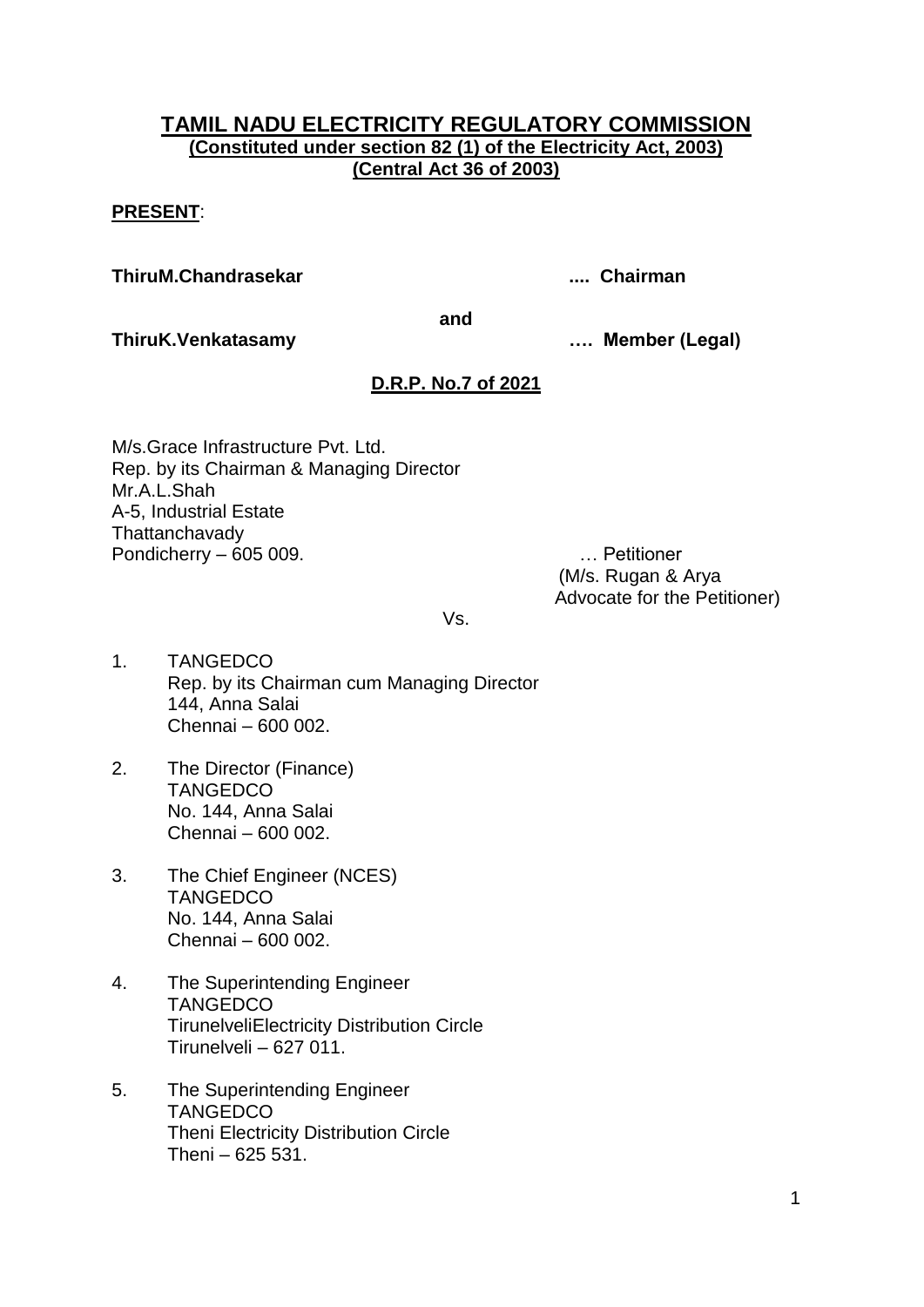6. The Superintending Engineer **TANGEDCO** Dindigul Electricity Distribution Circle Dindigul – 624 306.

> …Respondents (Thiru. M.Gopinathan, Standing Counsel for Respondents)

# **Dates of hearing : 10-08-2021;31-08-2021; 21-09-2021; 05-10-2021; 26-10-2021; and 16-11-2021**

**Date of Order : 19-01-2022**

 The DRP No. 7 of 2021 came up for final hearing on16-11-2021. The Commission upon perusing the affidavit filed by the petitioner, counter affidavit filed by the respondent and all other connected records and after hearing both the parties passes the following:-

#### **ORDER**

### **1. Prayer of the Petitioner in D.R.P.No.7 of 2021:-**

This petition in D.R.P.No.7 of 2021has been filed todirect the Respondents to forthwith pay to the Petitioner a sum of Rs.17,04,11,543/- (Rupees Seventeen Crore Four Lakh Eleven Thousand Five Hundred and Forty Three only) being the deficit amount to be paid to the petitioner by TANGEDCO for the period from FY 2013-14 to 2017-18 plus interest of Rs.11,03,76,188/- upto 05-07-2021 for the power supplied from the wind generation units of the petitioner, together with interest thereon at 12% per annum from the dates on which they ought to have been paid originally and until actual payment thereof and direct the Respondents to pay the cost of this petition including court fees, legal expenses of the petitioner.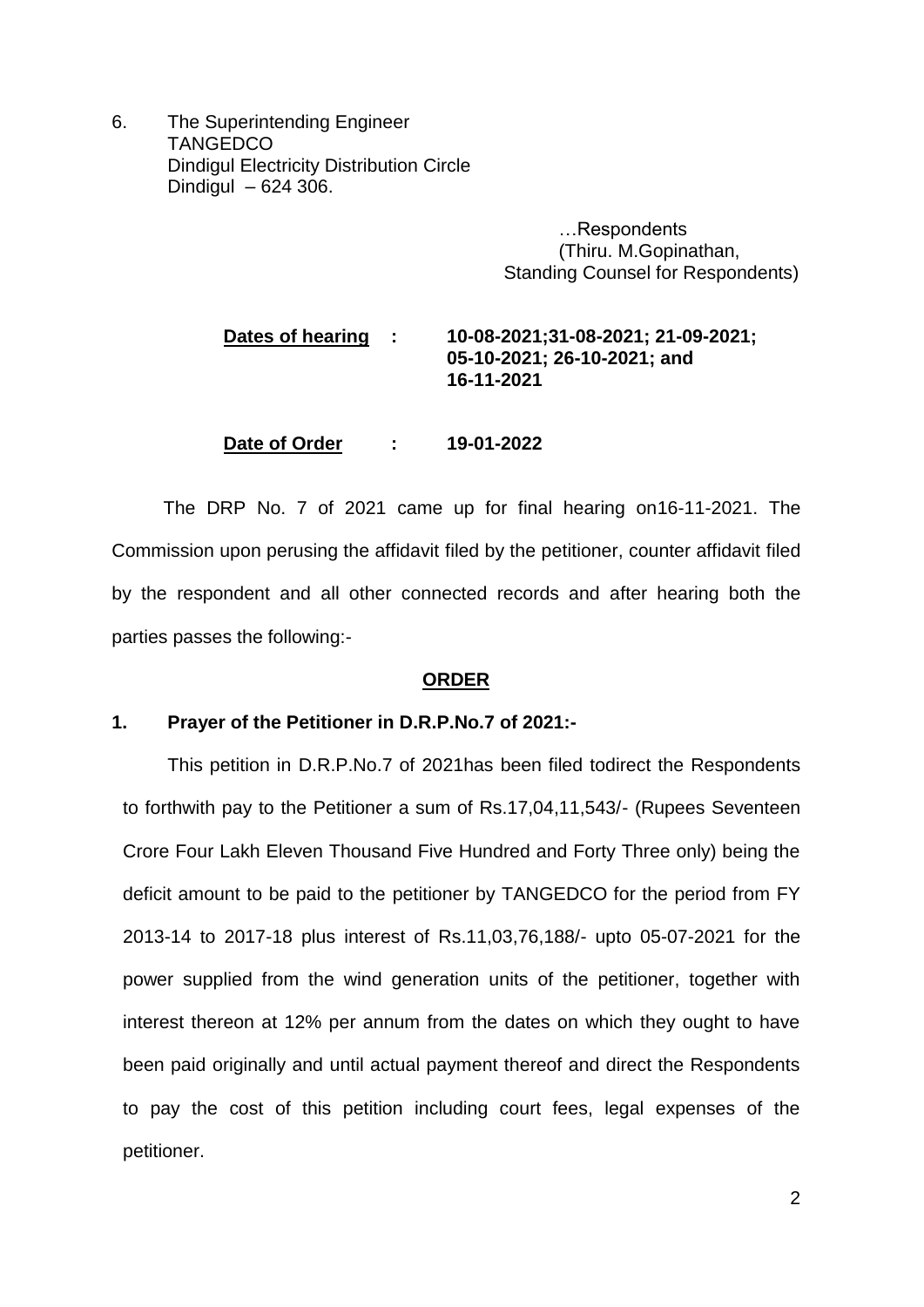#### **2. Facts of the Case:-**

The present petition has been filed to direct the Respondents to forthwith pay to the Petitioner a sum of Rs.17,04,11,543/- (Rupees Seventeen Crore Four Lakh Eleven Thousand Five Hundred and Forty Three only) being the deficit amount to be paid to the petitioner by TANGEDCO for the period from FY 2013- 14 to 2017-18 plus interest of Rs.11,03,76,188/- upto 05-07-2021 for the power supplied from the wind generation units of the petitioner, together with interest thereon at 12% per annum from the dates on which they ought to have been paid originally and until actual payment thereof and direct the Respondents to pay the cost of this petition including court fees, legal expenses of the petitioner.

#### **3. Contention of the Petitioner:-**

3.1. The Petitioner is in the business of Wind Power Generation and is running several Windmill Units in Tamil Nadu. The entire power generated by these Units is being sold to the above Respondents 4 to 6 under the terms of various wind Power Purchase Agreements (PPAs) executed between the Petitioner and the Respondents 4 to 6, with respect to the Tirunelveli, Theni and Dindigul EDCs.

3.2. Under the said PPAs, the Petitioner has been generating and supplying energy to the Respondents 4 to 6 and has also periodically raised Bills, which are already in receipt of the Respondents 4 to 6, at the rates as specified by the Respondents.

3.3. Under the said PPAs, the Respondents 4 to 6are required to release payments against Bills within 30 days from the date of receipt of such Bills, failing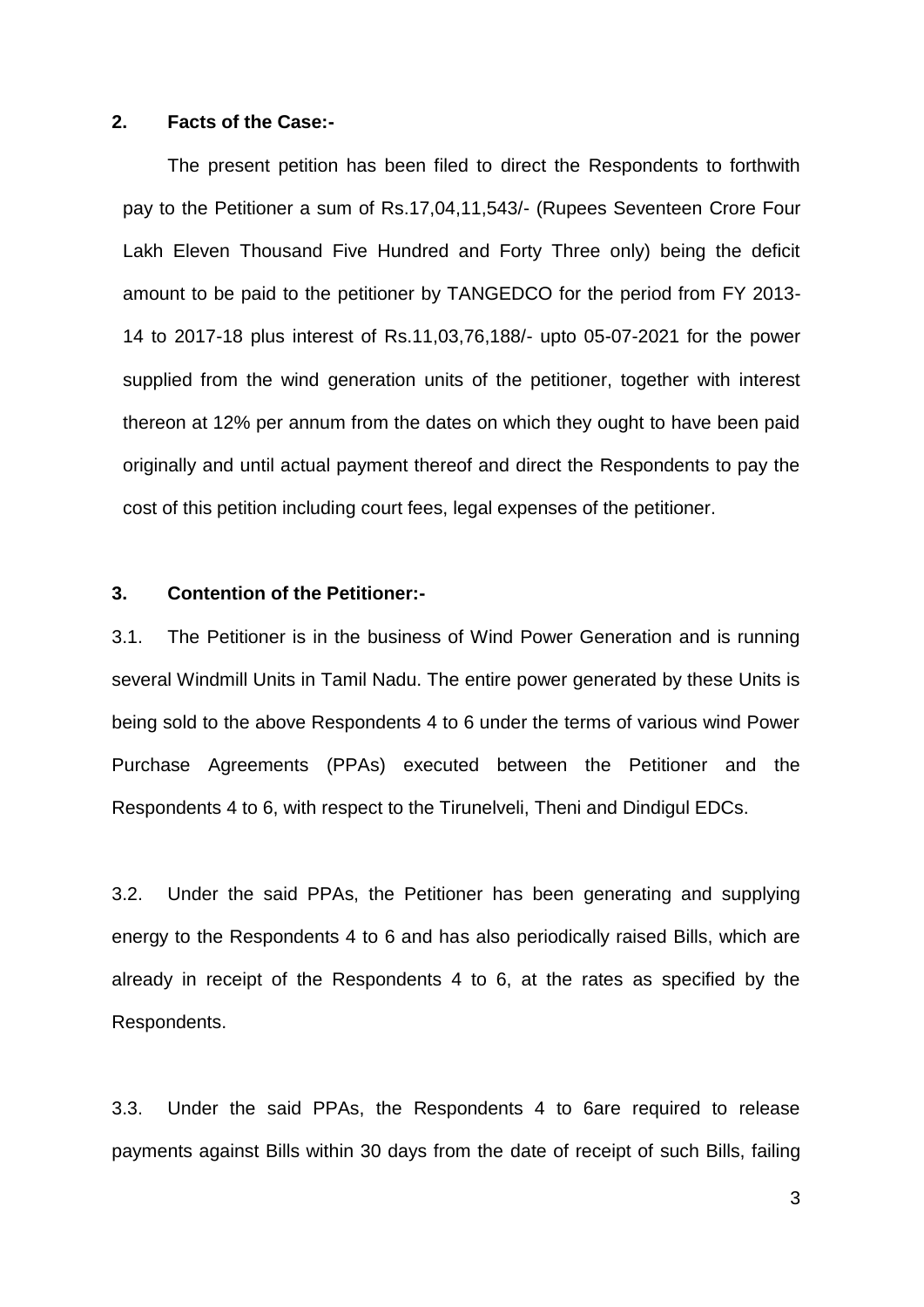which the Respondents 4 to 6 are liable to also pay interest @ 1% per month on such payments made after the said 30 days which is mentioned under the Billing and Payment Clause of each of the respective PPAs

3.4. The Respondents 4 to 6 had released only part payments against such Bills, that too in a staggered manner and much after the stipulated 30-day period. Hence, after adjusting such delayed part payments made by the Respondents 4 to 6 against part of such Bills and also against the interest due for such delayed payments on each of such Bills, the Petitioner had filed a claim before the Commission vide D.R.P.No.23 of 2020. Orders have been reserved thereon.

3.5. In the meanwhile, the Petitioner received a letter dated 19.05.2020 from the 4th Respondent, Superintending Engineer, Tirunelveli EDC, making a bald demand of Rs.4,44,25,933/-, allegedly payable by the Petitioner by referring to TNERC/M.O. 04-5/RPO, dated 14.09.2017 and Memo No. CFC/REV/FC/REV/DFC/AAO/AS/HT/D.250/19, dated 30.04.2019. The said letter had no calculations or justifications for arriving at such sum of Rs.4,44,25,933/- and it is also conspicuous that there is no reference to any contract or the Windmill Units with respect to which such sum was demanded. Such demand, without even a proper statement of accounts as to how the alleged sum of Rs.4,44,25,933/- was arrived at as due and payable by the Petitioner, is arbitrary and not maintainable. Further, vide the said letter, it was also unilaterally decided that such sum of Rs.4,44,25,933/- will be recovered from the pending bills of the Petitioner which cannot be legally sustained.

3.6. Since the said letter was received during the lockdown period, the Petitioner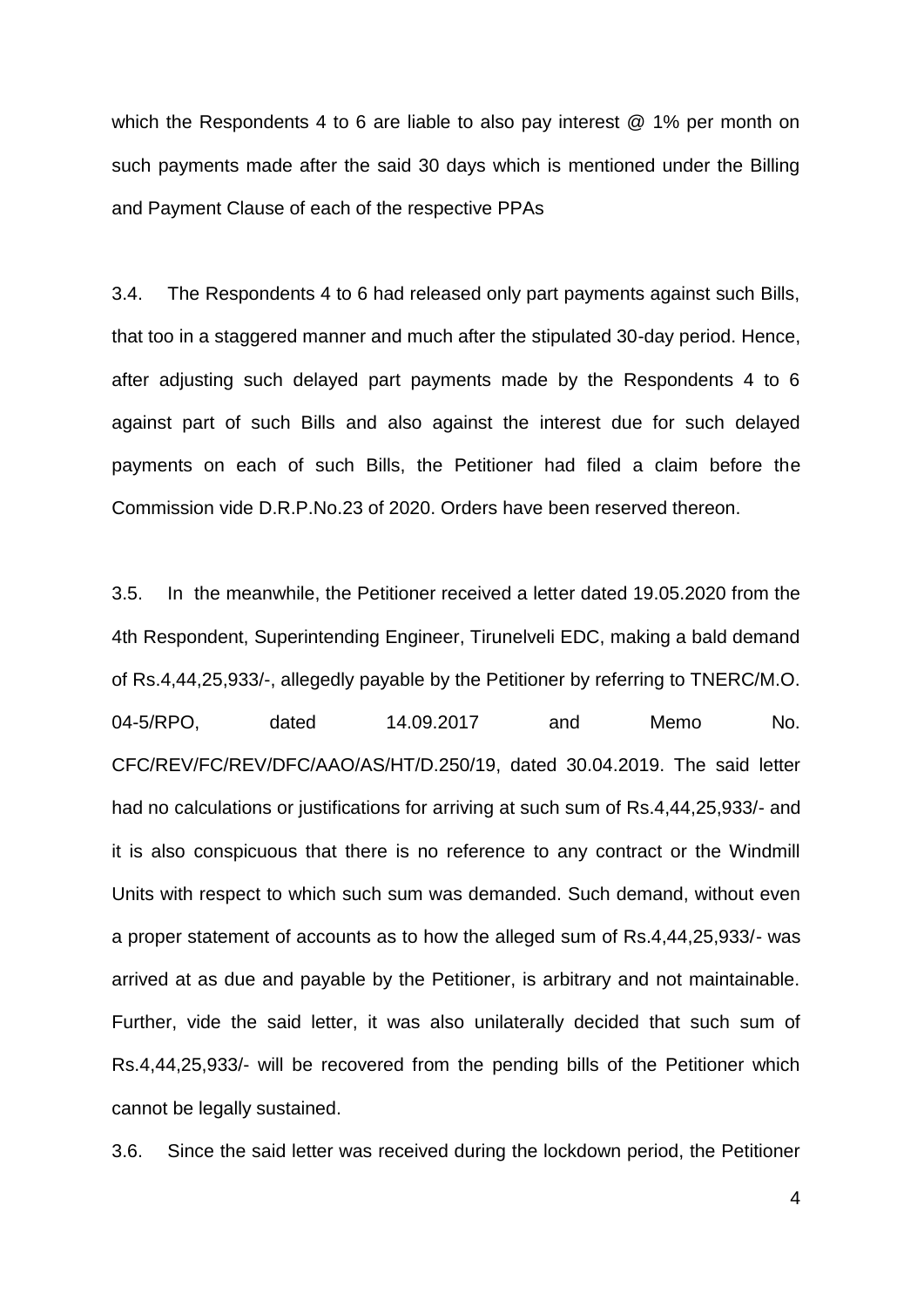issued a preliminary reply to the same since the Petitioner did not have full access to their books at such point of time and hence the same was issued without prejudice to finalization of accounts at the Petitioner's end.

3.7. Under the several Wind Energy Purchase (WEP) Agreements executed with the Respondents, the Petitioner has been generating and supplying Wind Power to the Respondents under the REC Framework.

3.8. For the purpose of promotion of renewable energy various State Commissions have been fixing separate Renewable Purchase Obligations (RPO), in their respective States, because of the difference in the renewable energy and options and the capacity to produce electricity from various renewable energy sources is different in various States.

3.9. The State Commission, on 7/12/2010, framed REC Regulations providing for RPO on the Obligated Entities which was to be fulfilled either by purchase of physical power from renewable sources or by purchasing the RECs from the power Exchanges approved by the State Commission. Under those Regulations, the Average Pooled Power Purchase Cost (APPC) was defined and later amended on 16/10/2012, by fixing a cap at 75% of the preferential tariff fixed by the Commission on the purchases from the Renewable Sources.

3.10. The amended definition and explanatory statement reads as under:-

*"Pooled cost of power purchase means the weighted average pooled price at which the distribution licensee has purchased the electricity including cost of self-generation in the previous year from all the long-term energy suppliers, but excluding those based on liquid fuel, purchase from traders,*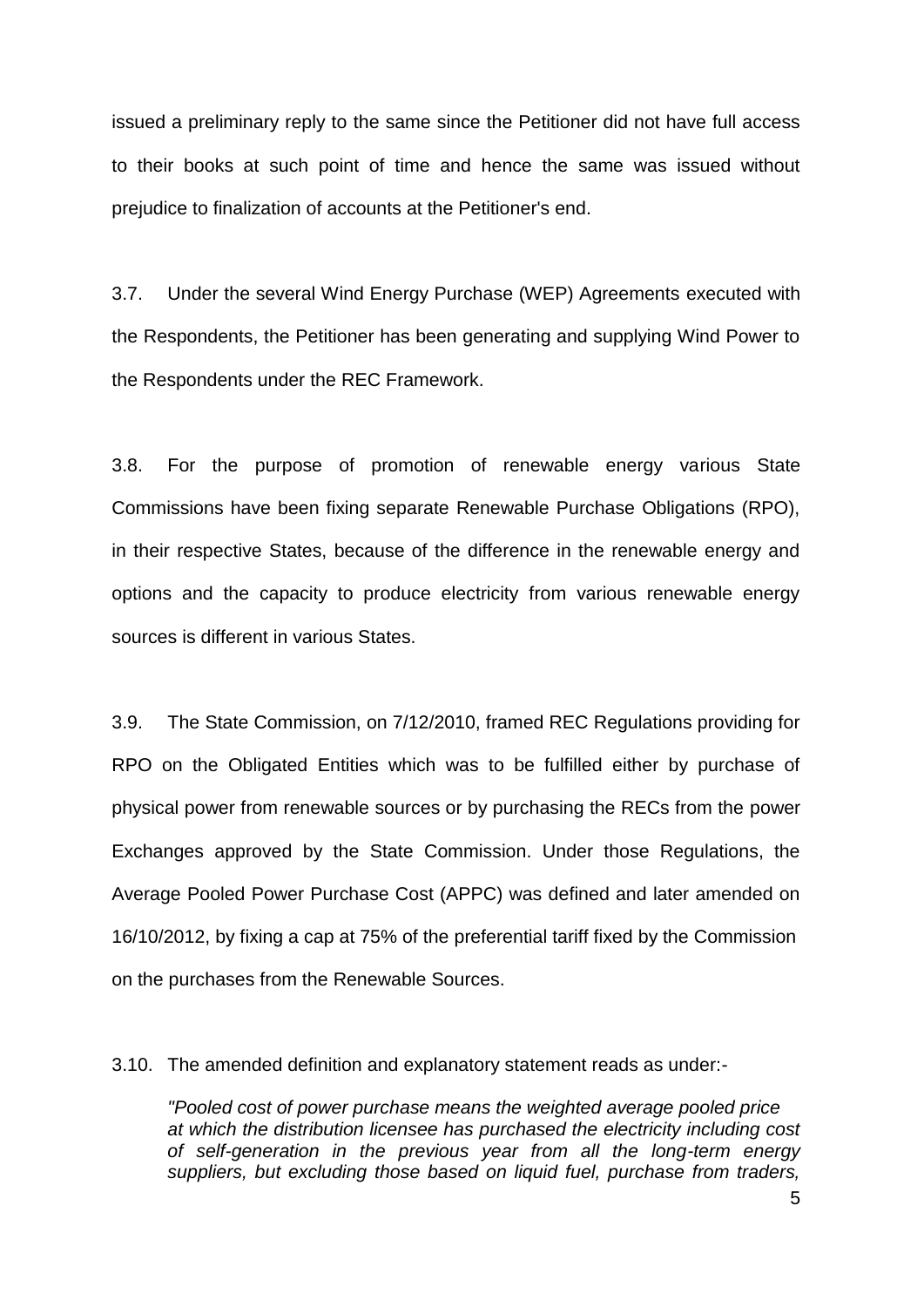*short-term purchases and renewable energy sources subject to the maximum of 75% of the preferential tariff fixed by the Commission to that category/sub category of NCES generators.* 

*EXPLANATORY STATEMENT In the long run, Pooled Cost or Power Purchase may exceed the preferential tariff fixed by the Commission for renewable energy due to escalation of conventional fuel cost. It is prudent that a limit has to be fixed for arriving at the reasonable Pooled Cost of Power Purchase. Therefore, it is proposed to amend the said regulation.* 

3.11. The APPC rates were thus periodically fixed by the State Commission. However, in practice, the rates were communicated by the Respondents to the Petitioner only when the Petitioner logged into their account on the website of the Respondent for effecting payments and accordingly, on the basis of such rates as communicated by the Respondents, the Petitioner would raise their invoices/bills for the power supplied by them to the Respondents.

3.12. However, only after receipt of the above said letter dated 19.05.2020, the Petitioner started to look into the accounts and the actual annual rates as prescribed by the State Commission from time to time, and was shocked to find that the Respondents had in fact been providing wrong rates to the Petitioner over all these years, contrary to statutory provisions.

3.13. The Petitioner is now given to understand that overlooking the orders of the Hon'ble Appellate Tribunal for Electricity, New Delhi, the Respondents had been arbitrarily fixing the rates, as payable to the Petitioner, at 75% of the preferential tariff rates even for the years where the APPC rates did not breach the preferential tariff rates. The Petitioner is advised to submit that in spite of repeated orders, including orders passed by the Commission, condoning such practice, the Respondent had fixed the rates contrary to such orders. The Respondents had thus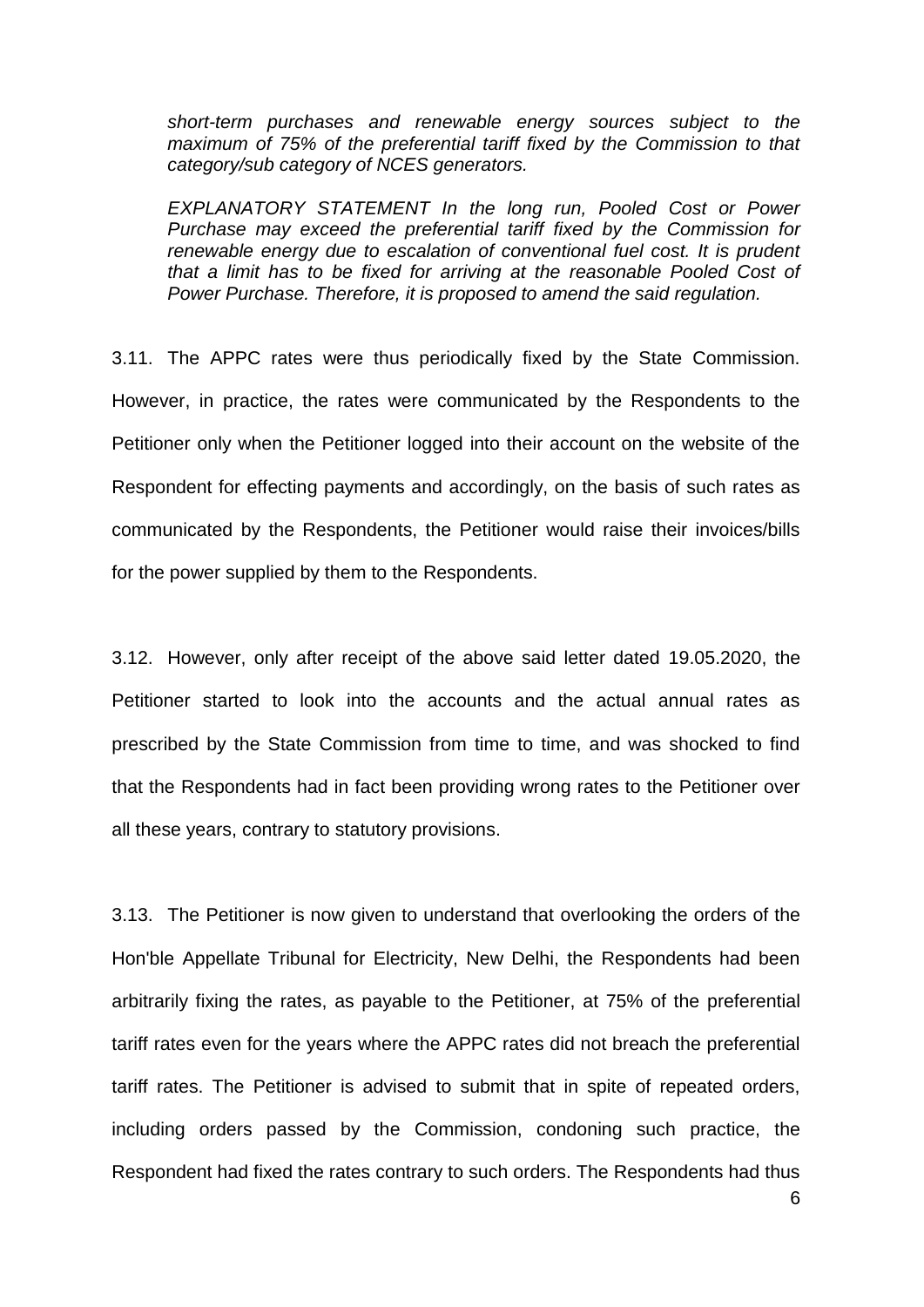played a fraud on the Petitioners to unjustly enrich themselves and such fraud was revealed only recently.

3.14. Thus the petitioners fell a victim to such erroneous calculations and were forced to raise invoices for the past several years at 75% of the preferential tariff rates for the corresponding years, even when the APPC Rate for that year had not breached the corresponding Preferential Tariff. The tabular column below will clearly establish such wrongful practice of the Respondents:

| Year    | <b>APPC Rate</b> | Preferential<br>Tariff (P.T.) | 75% of<br>P.T. | Rates as<br>provided by<br><b>TANGEDCO</b> | Rates as<br>per<br>Appellate<br>Tribunal's<br>Order; i.e.<br>applicable<br>rate |
|---------|------------------|-------------------------------|----------------|--------------------------------------------|---------------------------------------------------------------------------------|
| 2013-14 | 3.11             | 3.53                          | 2.65           | 2.54                                       | 3.11                                                                            |
| 2014-15 | 3.38             | 3.53                          | 2.65           | 2.54 & 2.63                                | 3.38                                                                            |
| 2015-16 | 3.55             | 3.53                          | 2.65           | 2.63                                       | .2.65                                                                           |
| 2016-17 | 3.96             | 3.70                          | 2.65           | 2.63                                       | 2.78                                                                            |
| 2017-18 | 3.70             | 3.70                          | 2.78           | 2.63 & 2.78                                | 3.70                                                                            |

3.15. The orders of the Hon'ble Appellate Tribunal for Electricity, New Delhi, in Appeal No.232 of 2017, in the matter of M/s.Techno Electric & Engineering Co. Ltd (formerly M/s.Simran Wind Project Ltd), squarely applies to the petitioner. The Respondents had thus paid the Petitioner less than what it was legally entitled to. This fact came to light only recently. Hence the Petitioner is entitled to payments of such deficit sums from the Respondents for all those years where the rates were wrongly fixed by the Respondents at a rate lower than what the Petitioners were in fact entitled to. Thus the Respondents have wrongfully enriched themselves while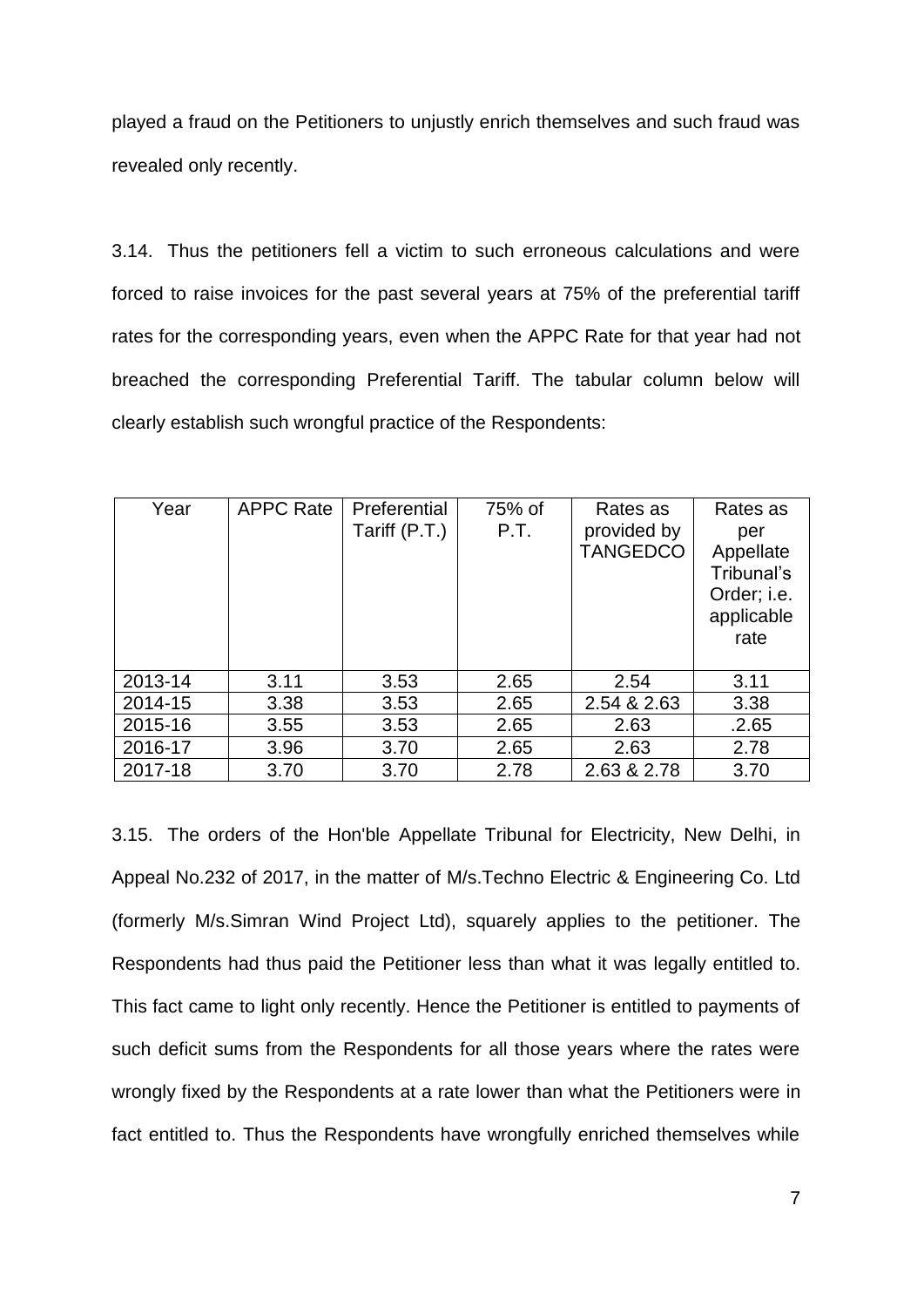causing a huge loss to the Petitioner.

3.16.Notwithstanding the above, the APPC rates, though are meant to be annually revised, subject to other factors, such revisions are fixed and communicated sometimes much after the commencement of the financial year, by which time the Petitioner has already planned their year of power supply on the basis of the prevalent rates. Thus such belated fixing of rates, that too with a retrospective effect, causes irreparable loss and hardship to the Petitioner.

3.17. The Petitioner also received a subsequent demand notice dated 05.02.2021 from Superintending Engineer, Theni Electricity Distribution circle, 5th Respondent demanding a refund from the Petitioner, alleging that they had paid in excess of the revised rate of Rs.2.10 fixed by the Commission vide Tariff Order No.6 dated 13.04.2018, for the period from 04/2018 to 03/2019.

3.18. Further, the fact that the abovementioned demand notices from the Respondents 4 and 5, which were sent with over a year's gap between such 2 notices, coupled with the further fact that the 6th Respondent has not made any similar demand till date and that the demand itself is vague, only goes to show the arbitrariness in it. Whereas, after going through the relevant Tariff Orders, it is now clear that in fact the Respondents had, over the years, paid to the Petitioner at rates less than what the Petitioner is statutorily entitled to.

3.19. The Petitioner thus caused the issuance of 3 distinct legal notices dated 03.06.2021 to Respondents 4, 5 and 6, demanding payment of Rs.6,55,54,724/ -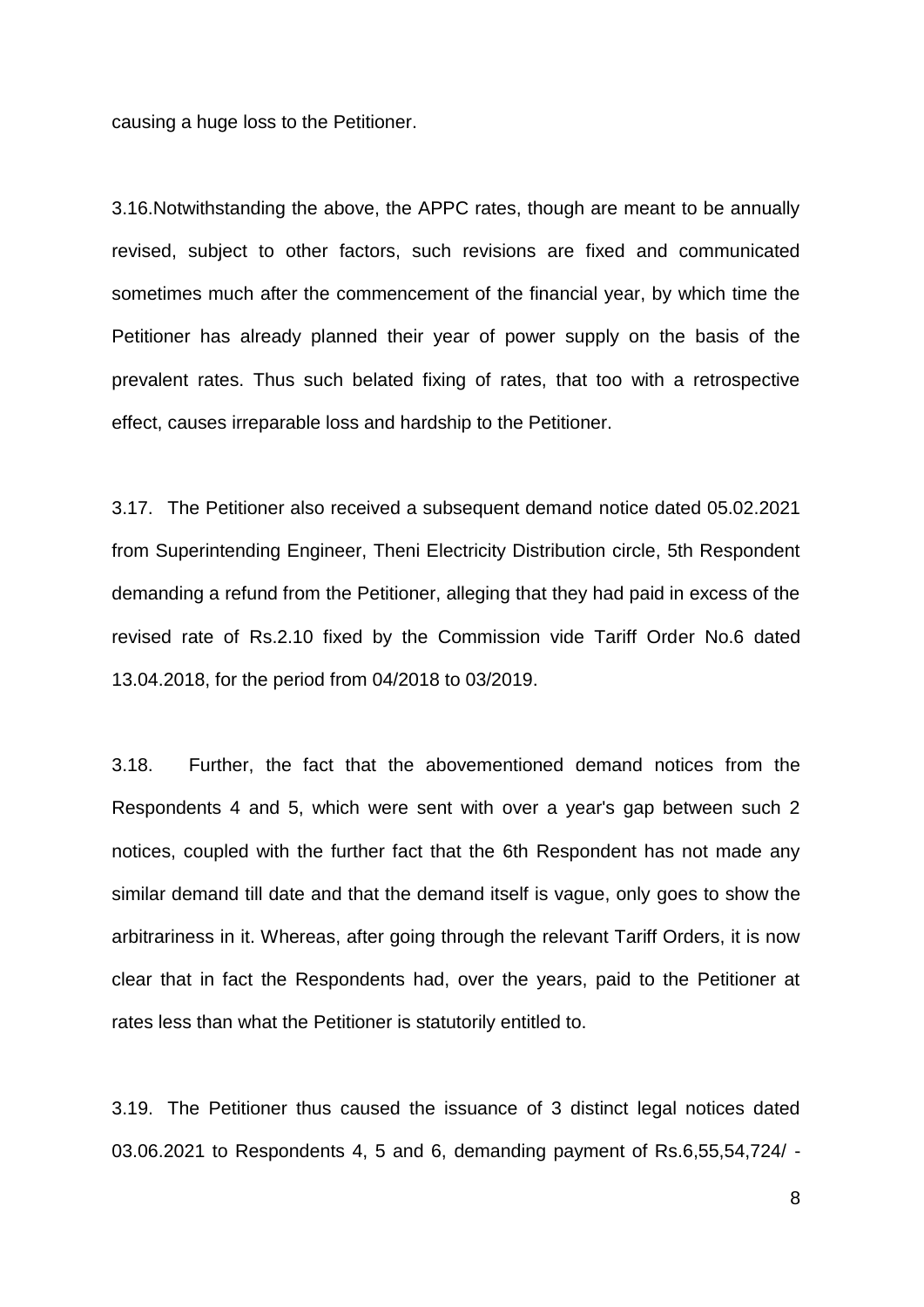from the  $4<sup>th</sup>$ Respondent, Rs.5,32,56,672/- from the  $5<sup>th</sup>$ Respondent and Rs.5,16,00,147/- from the  $6<sup>th</sup>$  Respondent, the total of all the three sums being Rs.17,04,11,543/ - together with interest thereon at 12% p.a. from the dates on which they ought to have been originally and until actual payment. These are sums payable towards deficit amounts for the financial years from 2013-2014 to 2017- 2018 as per the actual and corresponding rates for such periods, as prescribed by the Hon'ble Appellate Tribunal For Electricity, New Delhi vide order dated 31.05.2019 in A.No.232 of 2017, which rates are applicable to the Petitioner. The first Respondent is primarily liable to pay this sum with interest since Respondents 4 to 6 are merely the extended limbs of the 1<sup>st</sup>Respondent.

### **4. Contention of the Respondent:-**

4.1. The petitioner has filed the above petition praying the Commission directing to forthwith make the total outstanding delayed period interest of Rs.3,59,95,597/- (Rupees Three crores fifty nine lakhs ninety five thousand five hundred and ninety seven only) for the period from 04/2013 to 03/2018

4.2. The petitioner has raised invoices for power supplied from its WEG on a monthly basis as per the terms of the Power Purchase agreement, and the petitioner received payments against invoices for the period up to 06/2020. However, these payments have been delayed by as much as one year or more. Despite the substantial delay, TANGEDCO has not included interest on delayed payments.

4.3. The petitioner directing to forthwith make the payment of a sum of Rs.3,59,95,597/- (Rupees Three crores fifty nine lakhs ninety five thousand five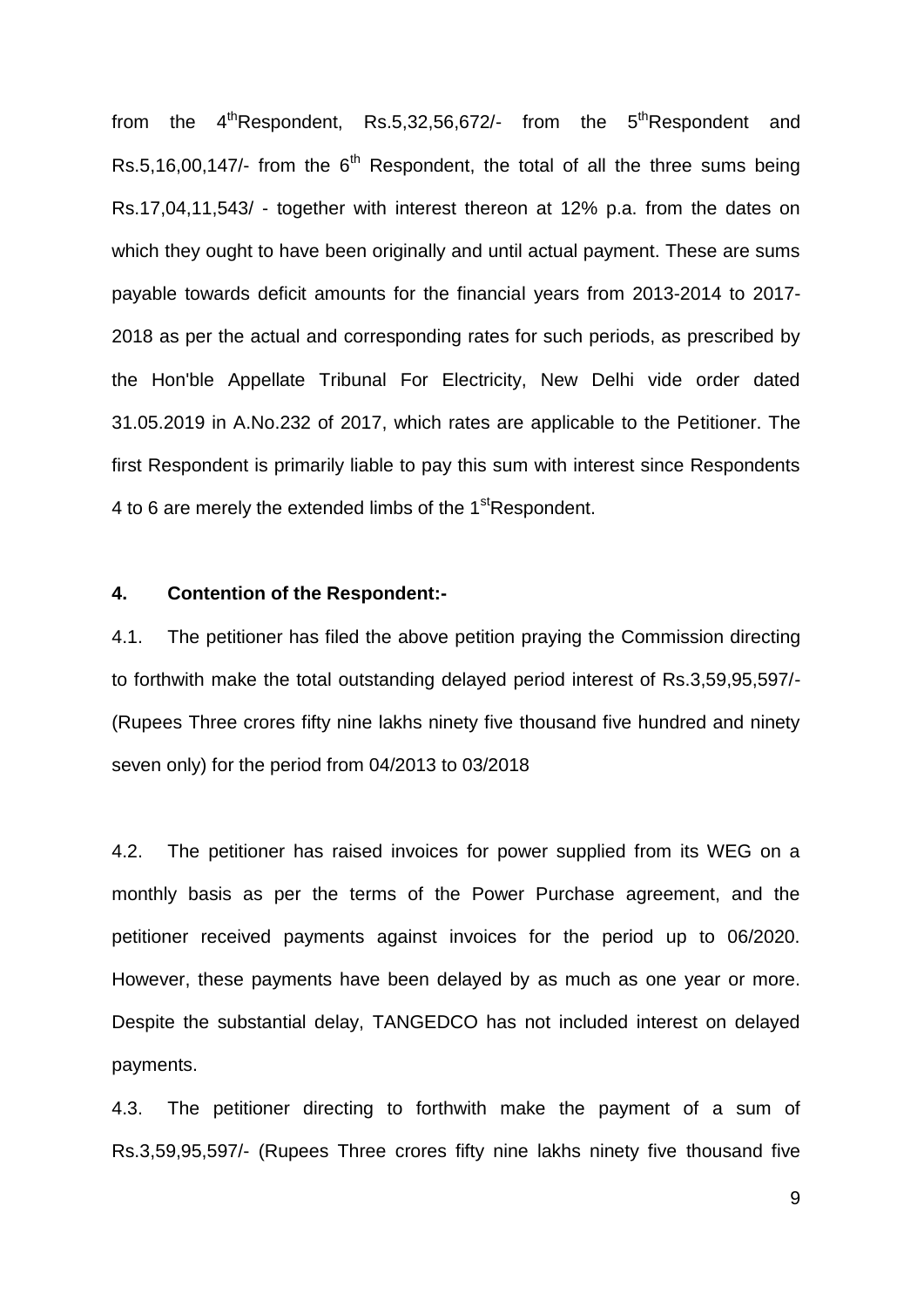hundred and ninety seven only)towards interest for delayed payment for the period of 04/2013 to 03/2018.

4.4. All the averments made in the affidavit filed by the petitioner are denied except those that are specifically admitted hereunder and the petitioner is put to strict proof of all the averments. The petition is neither maintainable in law nor on facts and as such the same is liable to be dismissed in limini.

| Old<br>No.          | New No.      | Capacity | Make         | SF No.                    | Village            | Taluk | 0f<br>Date<br>Commissio<br>ning |
|---------------------|--------------|----------|--------------|---------------------------|--------------------|-------|---------------------------------|
| <b>RE2-</b><br>T.21 | 059304760142 | 1500 KW  | <b>REGEN</b> | $252/2$ (p)               | Jangalpatti        | Theni | 30-03-2011                      |
| <b>RE2-</b><br>T.22 | 059304760143 | 1500 KW  | <b>REGEN</b> | 366/4B<br>$(P)$ 4D $(P)$  | Jangalpatti        | Theni | 30-03-2011                      |
| <b>RE2-</b><br>T.27 | 059304760148 | 1500 KW  | <b>REGEN</b> | 180(P)                    | Seelayamp<br>atti  | Theni | 30-03-2011                      |
| <b>RE1-</b><br>T.29 | 059304760116 | 1500 KW  | <b>REGEN</b> | 594/7(P)                  | Koduvilarpa<br>tti | Theni | 11-03-2011                      |
| <b>RE1-</b><br>T.30 | 059304760117 | 1500 KW  | <b>REGEN</b> | 370/1(P)2<br>B2(P)        | Vallalnathi        | Theni | 11-03-2011                      |
| <b>RE1-</b><br>T.31 | 059304760118 | 1500 KW  | <b>REGEN</b> | $370/1(P)$ ,<br>2B2(P)    | Vallalnathi        | Theni | 16-03-2011                      |
| <b>RE1-</b><br>T.32 | 059304760119 | 1500 KW  | <b>REGEN</b> | $80/2(P)$ ,<br>3,7,8,9,10 | Thenkkam<br>patty  | Theni | 16-03-2011                      |
| <b>RE1-</b><br>T.33 | 059304760120 | 1500 KW  | <b>REGEN</b> | 451/2B,<br>3,4            | Poomalaiku<br>ndu  | Theni | 16-03-2011                      |

4.5. The wind mill details are below:-

4.6. In the meantime, the following paymentshave already been made to the petitioner towards the Sale to Board energy bills as detailed below:-

Statement showing workings for Theni Location and Wind Power sale rate revision for the period from FY 2013-14 to 2017-18

2013-14 invoice rate Rs.2.54 our eligible rate Rs.3.11

| . ات | Invoice | Month<br>Οt | <i><b>Invoice</b></i> | Invoice | .liaible | liaible | trom<br>JUE | Interest |
|------|---------|-------------|-----------------------|---------|----------|---------|-------------|----------|
|------|---------|-------------|-----------------------|---------|----------|---------|-------------|----------|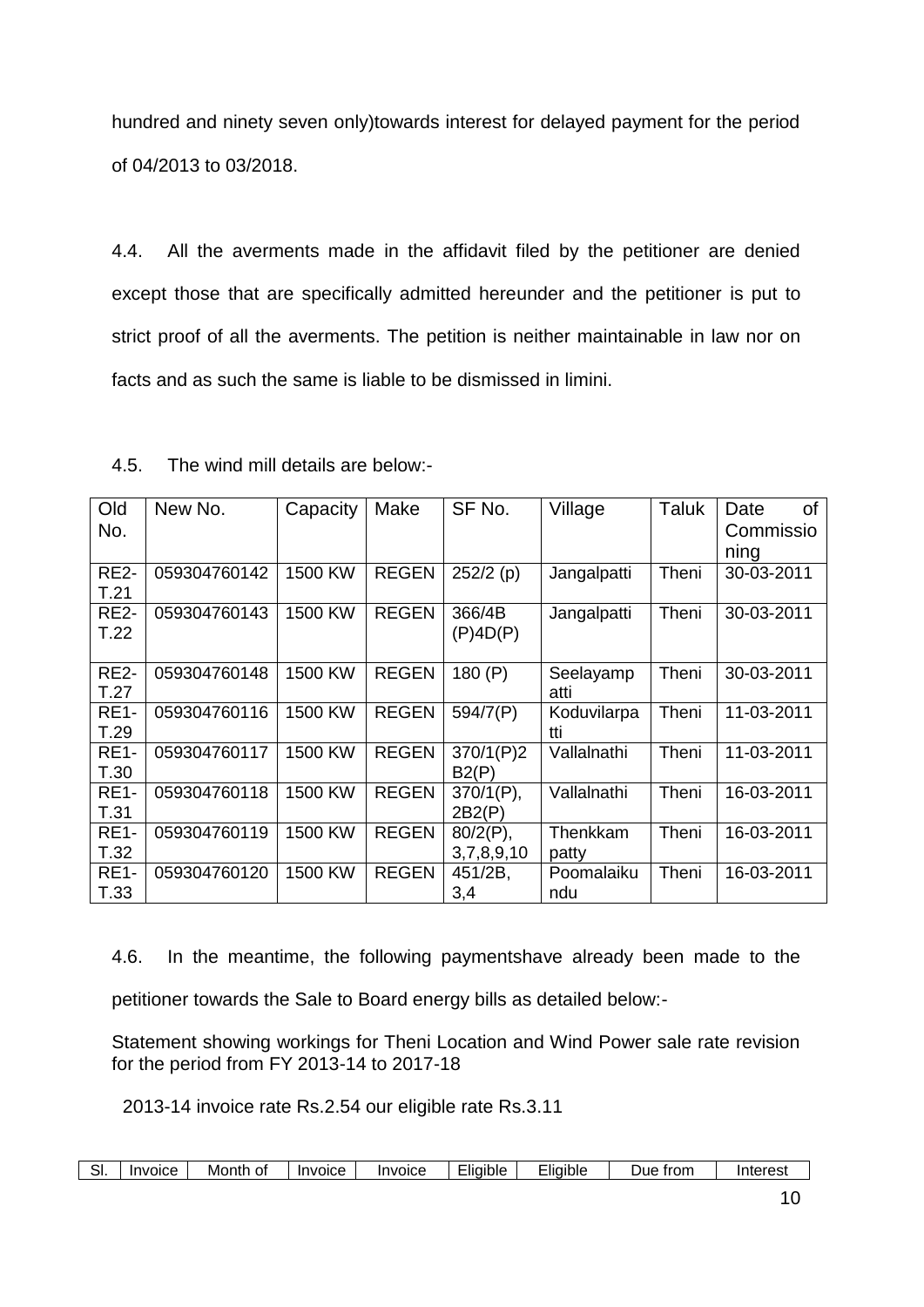| No.                     | No. | Generation        | Rate | Amount<br>(A) Rs. | Rate | Amount<br>(B)<br>Rs. | <b>TANGEDCO</b><br>Amount (B-<br>A) Rs. | Amount<br>Rs. |
|-------------------------|-----|-------------------|------|-------------------|------|----------------------|-----------------------------------------|---------------|
| 1                       | 251 | <b>April 2013</b> | 2.54 | 941539            | 3.11 | 1153942              | 212403                                  | 206030        |
| $\overline{2}$          | 255 | May 2013          | 2.54 | 2052286           | 3.11 | 2513925              | 461639                                  | 443173        |
| 3                       | 260 | <b>June 2013</b>  | 2.54 | 13416348          | 3.11 | 16427710             | 3011362                                 | 2860794       |
| $\overline{\mathbf{4}}$ | 264 | <b>July 2013</b>  | 2.54 | 13807789          | 3.11 | 16907289             | 3099500                                 | 2913530       |
| 5                       | 268 | August<br>2013    | 2.54 | 9645244           | 3.11 | 11810292             | 2165048                                 | 2013495       |
| 6                       | 272 | September<br>2013 | 2.54 | 8740412           | 3.11 | 10702208             | 1962066                                 | 1805101       |
| $\overline{7}$          | 276 | October<br>2013   | 2.54 | 7051727           | 3.11 | 8634761              | 1583034                                 | 1440561       |
| 8                       | 280 | November<br>2013  | 2.54 | 2723770           | 3.11 | 3335893              | 612123                                  | 550911        |
| 9                       | 283 | December<br>2013  | 2.54 | 613799            | 3.11 | 752771               | 138972                                  | 123685        |
| 10                      | 286 | January<br>2014   | 2.54 | 731680            | 3.11 | 896868               | 165188                                  | 145366        |
| 11                      | 290 | February<br>2014  | 2.54 | 1001748           | 3.11 | 1227409              | 225661                                  | 196325        |
| 12                      | 294 | March<br>2014     | 2.54 | 835808            | 3.11 | 1024281              | 188473                                  | 162087        |
|                         |     | Total<br>2013-14  |      | 61561880          |      | 75387349             | 13825469                                | 12861058      |

2014-15 invoice rate Rs.2.54 & 2.63 their eligible rate Rs.3.11 & 3.38

| SI.            | Invoice | Month of         | Invoice | Invoice  | Eligible | Eligible | Due from        | Interest |
|----------------|---------|------------------|---------|----------|----------|----------|-----------------|----------|
| No.            | No.     | Generation       | Rate    | Amount   | Rate     | Amount   | <b>TANGEDCO</b> | Amount   |
|                |         |                  |         | (A) Rs.  |          | (B)      | Amount (B-      | Rs.      |
|                |         |                  |         |          |          | Rs.      | A) Rs.          |          |
|                |         |                  |         |          |          |          |                 |          |
| $\mathbf 1$    | 301     | April 2014       | 2.54    | 1558244  | 3.11     | 1908758  | 350514          | 297937   |
| $\overline{2}$ | 306     | May 2014         | 2.54    | 1172083  | 3.11     | 1435983  | 263900          | 221676   |
| $\overline{3}$ | 310     | <b>June 2014</b> | 2.54    | 8205247  | 3.11     | 10047209 | 1841962         | 1528829  |
| $\overline{4}$ | 314     | <b>July 2014</b> | 2.54    | 14925679 | 3.11     | 18275702 | 3350023         | 2747018  |
| 5              | 322     | August           | 2.54    | 13558086 | 3.11     | 16609831 | 3051745         | 2471914  |
|                |         | 2014             |         |          |          |          |                 |          |
| 6              | 323     | September        | 2.54    | 8749551  | 3.11     | 10713657 | 1964106         | 1571285  |
|                |         | 2014             |         |          |          |          |                 |          |
| $\overline{7}$ | 327     | October          | 2.63    | 6356623  | 3.38     | 8170492  | 1813869         | 1432956  |
|                |         | 2014             |         |          |          |          |                 |          |
| 8              | 332     | November         | 2.63    | 1241273  | 3.38     | 1596504  | 355231          | 277080   |
|                |         | 2014             |         |          |          |          |                 |          |
| 9              | 336     | December         | 2.63    | 652978   | 3.38     | 840541   | 187563          | 144423   |
|                |         | 2014             |         |          |          |          |                 |          |
| 10             | 341     | January          | 2.63    | 297265   | 3.38     | 447319   | 150054          | 114041   |
|                |         | 2015             |         |          |          |          |                 |          |
|                |         |                  |         |          |          |          |                 |          |
| 11             | 347     | February         | 2.63    | 380623   | 3.38     | 522791   | 142168          | 106626   |
|                |         | 2015             |         |          |          |          |                 |          |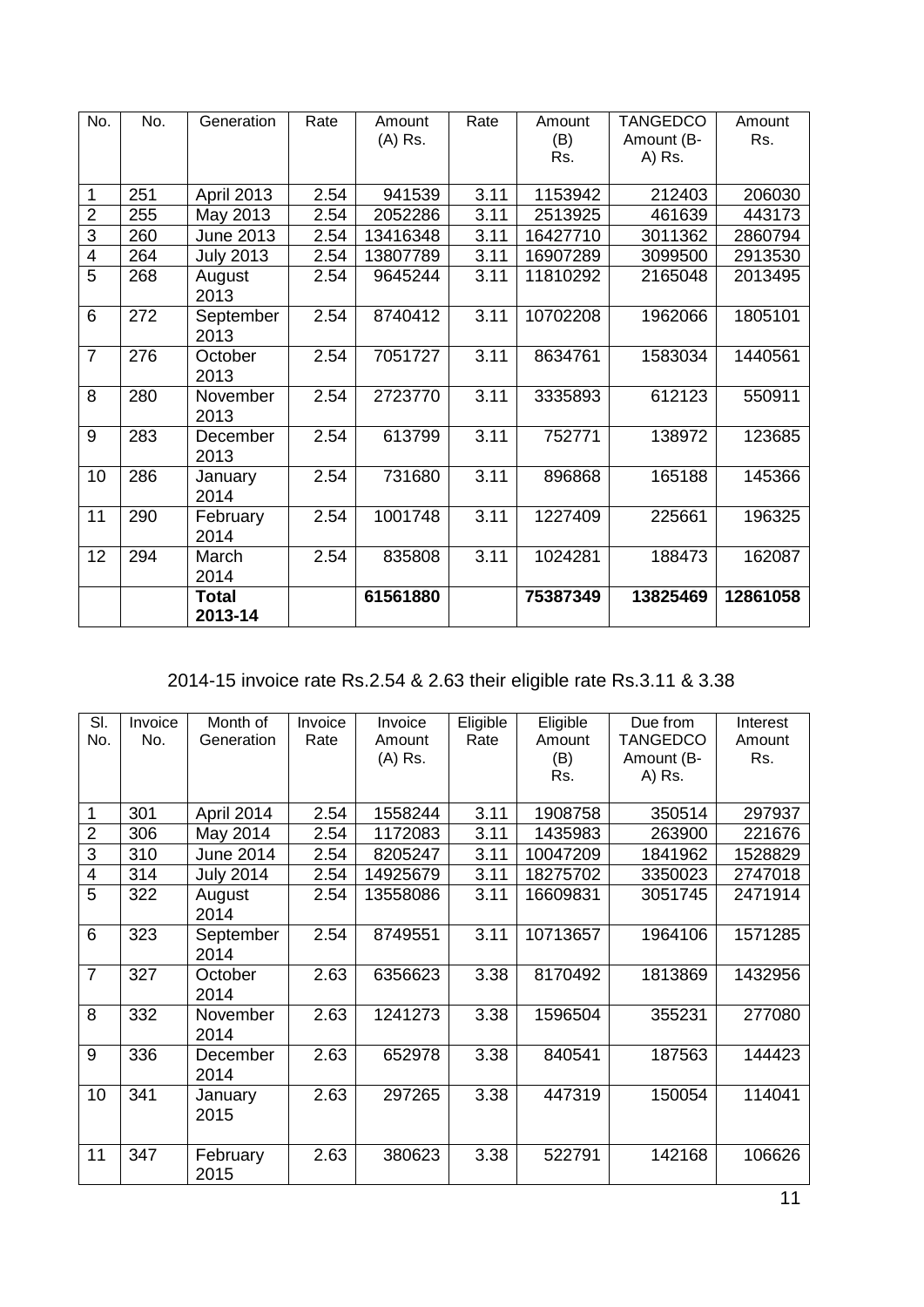| 12 | 349 | March<br>2015    | 0.09 | 3891745  | 0.09 | 3891745  |          |          |
|----|-----|------------------|------|----------|------|----------|----------|----------|
| 13 | 351 | March<br>2015    | 2.63 | 467799   | 3.38 | 634871   | 167072   | 123633   |
|    |     | Total<br>2014-15 |      | 61457196 |      | 75095403 | 13638207 | 11037418 |

2015-16 invoice Rate Rs.2.63 their eligible rate Rs.2.65

| SI.            | Invoice | Month of                | Invoice | Invoice  | Eligible | Eligible | Due from        | Interest |
|----------------|---------|-------------------------|---------|----------|----------|----------|-----------------|----------|
| No.            | No.     | Generation              | Rate    | Amount   | Rate     | Amount   | <b>TANGEDCO</b> | Amount   |
|                |         |                         |         | (A) Rs.  |          | (B)      | Amount (B-      | Rs.      |
|                |         |                         |         |          |          | Rs.      | A) Rs.          |          |
|                |         |                         |         |          |          |          |                 |          |
| 1              | 405     | <b>April 2015</b>       | 2.63    | 804394   | 2.65     | 810552   | 6158            | 4496     |
| $\overline{2}$ | 407     | May 2015                | 2.63    | 497903   | 2.65     | 501726   | 3823            | 2752     |
| $\overline{3}$ | 410     | <b>June 2015</b>        | 2.63    | 3209406  | 2.65     | 3233836  | 24430           | 17346    |
| $\overline{4}$ | 415     | <b>July 2015</b>        | 2.63    | 10716202 | 2.65     | 10797713 | 81511           | 57058    |
| 5              | 420     | August<br>2015          | 2.63    | 11823070 | 2.65     | 11912999 | 89929           | 62051    |
| 6              | 424     | September<br>2015       | 2.63    | 8193412  | 2.65     | 8255747  | 62335           | 42388    |
| $\overline{7}$ | 428     | October<br>2015         | 2.63    | 6070864  | 2.65     | 6117056  | 46192           | 30949    |
| 8              | 435     | November<br>2015        | 2.63    | 736890   | 2.65     | 742534   | 5644            | 3725     |
| 9              | 441     | December<br>2015        | 2.63    | 511342   | 2.65     | 515262   | 3920            | 2548     |
| 10             | 445     | January<br>2016         | 2.63    | 856309   | 2.65     | 862855   | 6546            | 4189     |
| 11             | 450     | February<br>2016        | 2.63    | 543031   | 2.65     | 547205   | 4174            | 2630     |
| 12             | 503     | March<br>2016           | 2.63    | 1085856  | 2.65     | 1094150  | 8294            | 5142     |
|                |         | <b>Total</b><br>2015-16 |         | 45048679 |          | 45391635 | 342956          | 235274   |

2016-17 invoice rate Rs.2.63 their eligible rate Rs.2.78

| SI.<br>No.     | Invoice<br>No. | Month of<br>Generation | Invoice<br>Rate | Invoice<br>Amount<br>(A) Rs. | Eligible<br>Rate | Eligible<br>Amount<br>(B)<br>Rs. | Due from<br><b>TANGEDCO</b><br>Amount (B-<br>A) Rs. | Interest<br>Amount<br>Rs. |
|----------------|----------------|------------------------|-----------------|------------------------------|------------------|----------------------------------|-----------------------------------------------------|---------------------------|
| -1             | 507            | April 2016             | 2.63            | 940698                       | 2.78             | 994615                           | 53917                                               | 32889                     |
| $\overline{2}$ | 510            | May 2016               | 2.63            | 1619349                      | 2.78             | 1711975                          | 92626                                               | 55576                     |
| 3              | 514            | <b>June 2016</b>       | 2.63            | 8469969                      | 2.78             | 8953213                          | 483244                                              | 285114                    |
| $\overline{4}$ | 518            | <b>July 2016</b>       | 2.63            | 14580898                     | 2.78             | 15412653                         | 831755                                              | 482418                    |
| 5              | 522            | August<br>2016         | 2.63            | 13319471                     | 2.78             | 14079552                         | 760081                                              | 433246                    |
| 6              | 526            | September<br>2016      | 2.63            | 15399155                     | 2.78             | 16277571                         | 878416                                              | 491913                    |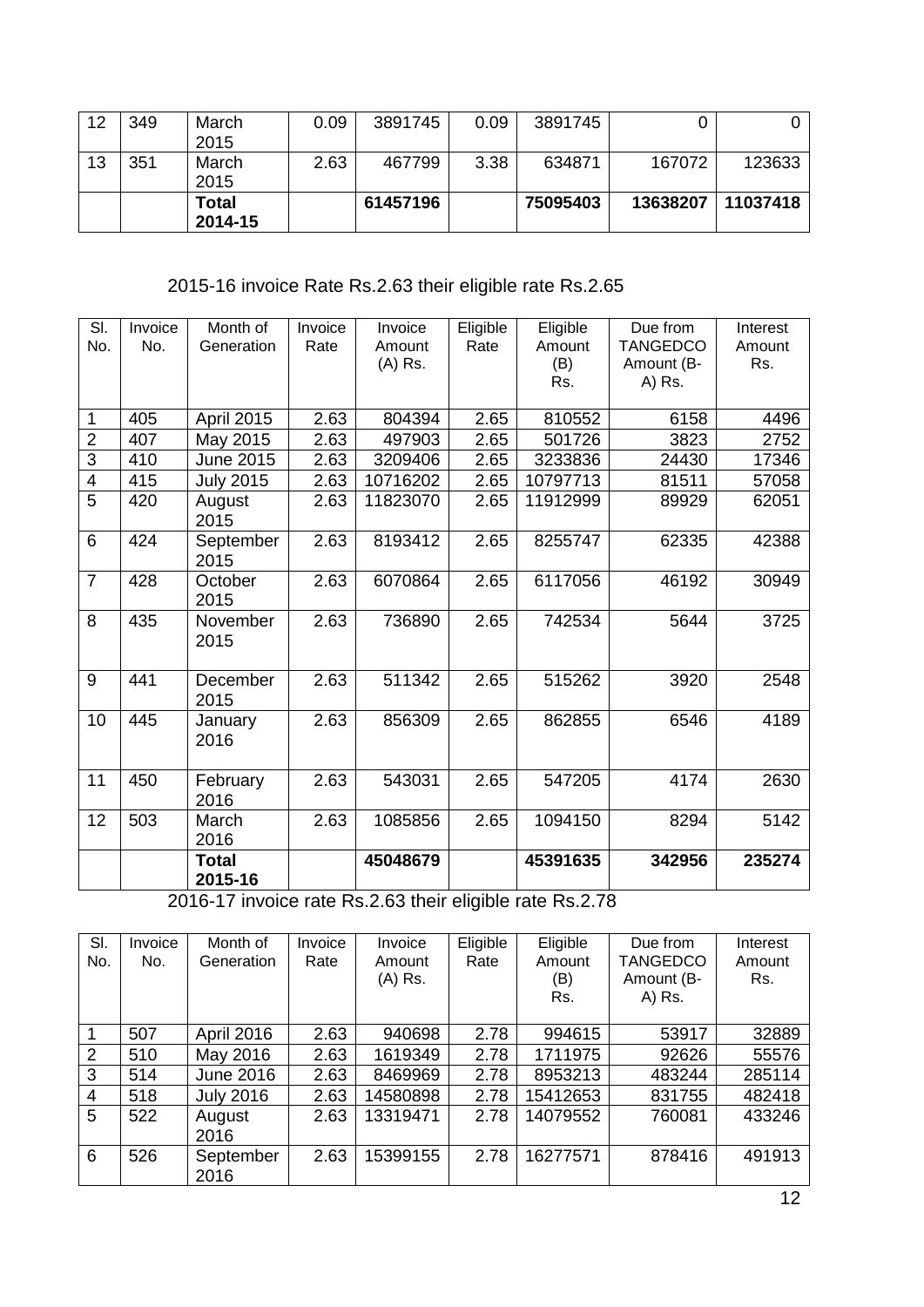| $\overline{7}$ | 530 | October<br>2016  | 2.63 | 12956268 | 2.78 | 13695359 | 739091  | 406500  |
|----------------|-----|------------------|------|----------|------|----------|---------|---------|
| 8              | 534 | November<br>2016 | 2.63 | 2765040  | 2.78 | 2922976  | 157936  | 85285   |
| 9              | 538 | December<br>2016 | 2.63 | 650110   | 2.78 | 688080   | 37970   | 20124   |
| 10             | 542 | January<br>2017  | 2.63 | 561500   | 2.78 | 594386   | 32886   | 17101   |
| 11             | 545 | February<br>2017 | 2.63 | 1006484  | 2.78 | 1064658  | 58174   | 29669   |
| 12             | 557 | March<br>2017    | 2.63 | 786722   | 2.78 | 831690   | 44968   | 22484   |
| 13             | 561 | March<br>2017    | 2.63 | 463910   | 2.78 | 490439   | 26529   | 13264   |
|                |     | Total<br>2016-17 |      | 73519574 |      | 77717167 | 4197593 | 2375583 |

4.7. The TNERC issued Comprehensive Tariff Order on Wind Energy (Order No.1 of 2009 dated 20-03-2009)wherein the relevant portion is extracted as follows:-

### *"8.11 Billing and Payment*

*8.11.1. When a wind generator sells power to the distribution license, the generator shall raise a bill every month for the net energy sold power and reactive power. The Distribution license shall make payment to the generator within 30 days of receipt of the bill. Any delayed payment beyond 30 days in liable for interest at the rate of 1 % per month".* 

4.8. From the above, it could be observed that wind energy generator sells power to the distribution licensee, the generator shall raise a bill for the net energy sold. The distribution licensee shall make payment to the generator within 30 days of receipt of the bill in accordance with Tariff Order No.1 of 2009 dated 20.03.2009. Any delayed payment beyond 30 days is liable for interest at the rate of 1% per month.

4.9. The TNERC issued Comprehensive Tariff order on Wind energy (Order No.3 of 2016 dated 31.03.2016) wherein relevant portion is extracted as follows.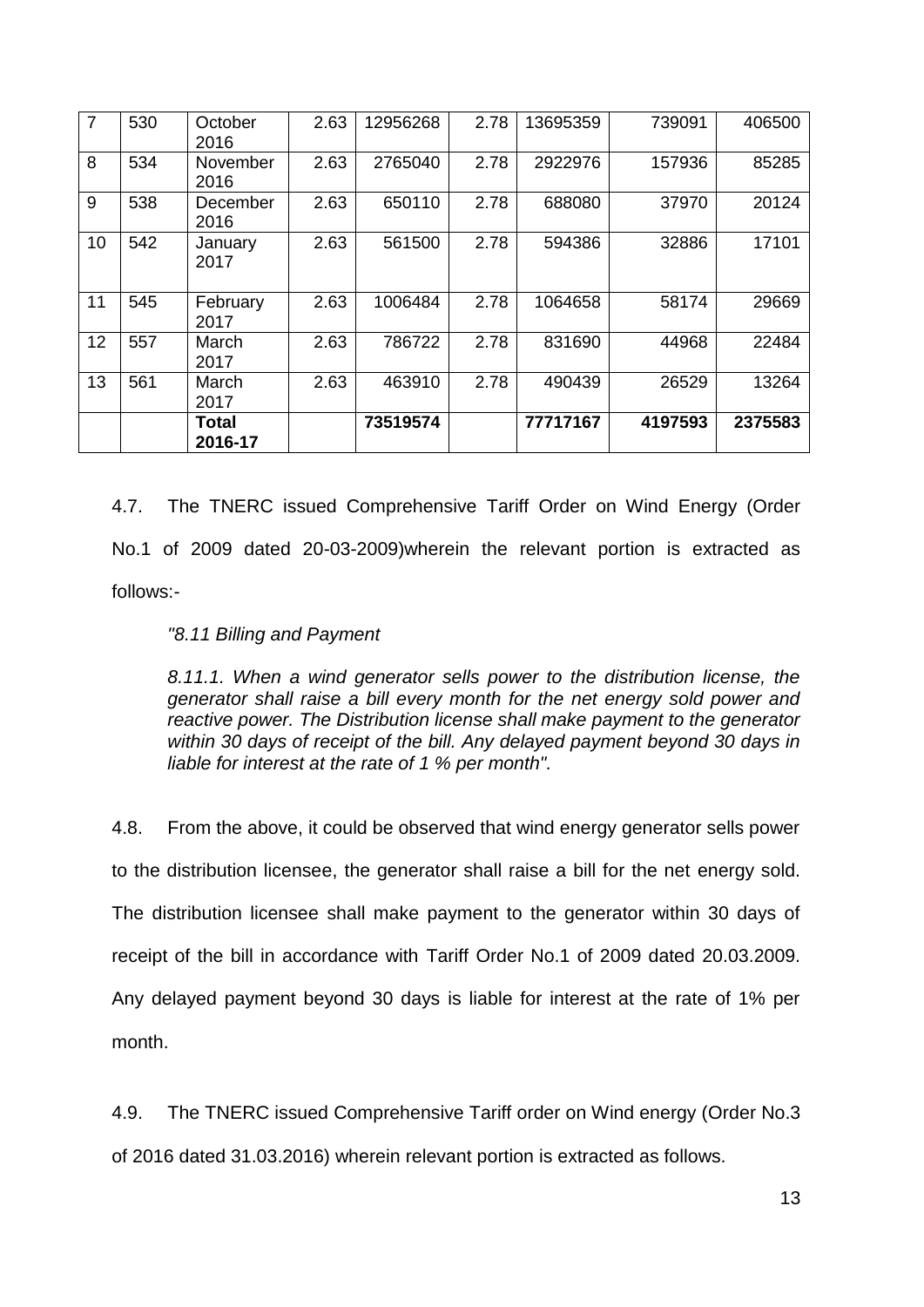#### *"9.3 Billing and Payment*

*9.3.1. When a wind generator sells power to the distribution licensee, the generator shall raise the bill every month for the net energy sold after deducting the charges for power drawn from distribution licensee reactive power charges etc. Thedistribution licensee shall make payment to the generator in 60 days of receipt of the bill. Any delayed payment beyond 60 days is liable for interest at the rate of 1% per month. TANGEDCO has suggested for levy of interest at .75% per month. Some of the shareholders have sought for interest 1.5% to 2% for delayed payment beyond 60 days*  and some of them have requested for payment within 30 days. Having *considered receivables of two months. Commission decides to retain the duration for payment by the Distribution licensee as 60 days as proposed and adopted in previous order and decides to adopt rate of interest of 1 % per month for any delayed payment by the Distribution licensee beyond 60 days".* 

4.10. From the above, it could be observed that wind energy generator sells power to the distribution licensee. The generator shall raise the bill for the net energy sold. The distribution licensee shall make payment to the generator within 60 days ofreceipt of the bill in accordance with Tariff order No. 3 of 2016 dated 31.03.2016. Any delayed payment beyond 60 days is liable for interest at the rate of 1% per month.

4.11. Due to shortage of power exist in TamilNadu,TANGEDCO is in a position to purchase power at higher rate from other sources, which leads to facing critical financial crises, further not able to make payment within the time limit prescribed.

| SI.<br>No.     | Invoice<br>No. | Month of<br>Generation | Invoice<br>Rate | Invoice<br>Amount<br>(A) Rs. | Eligible<br>Rate | Eligible<br>Amount (B)<br>Rs. | Due from<br><b>TANGEDCO</b><br>Amount (B-<br>A) Rs. | Interest<br>Amount<br>Rs. |
|----------------|----------------|------------------------|-----------------|------------------------------|------------------|-------------------------------|-----------------------------------------------------|---------------------------|
|                | 558            | April 2017             | 2.63            | 466562                       | 3.70             | 657134                        | 190572                                              | 93380                     |
| 2              | 562            | April 2017             | 2.63            | 278468                       | 3.70             | 392340                        | 113872                                              | 55797                     |
| $\mathbf{3}$   | 563            | May 2017               | 2.63            | 2519237                      | 3.70             | 3545514                       | 1026277                                             | 492613                    |
| $\overline{4}$ | 564            | <b>June 2017</b>       | 2.63            | 7157946                      | 3.70             | 10070846                      | 2912900                                             | 1369063                   |
| 5              | 570            | <b>July 2017</b>       | 2.63            | 10652071                     | 3.70             | 14986662                      | 4334591                                             | 1993912                   |

2017-18 invoice rate Rs.2.63 their eligible rate Rs.3.70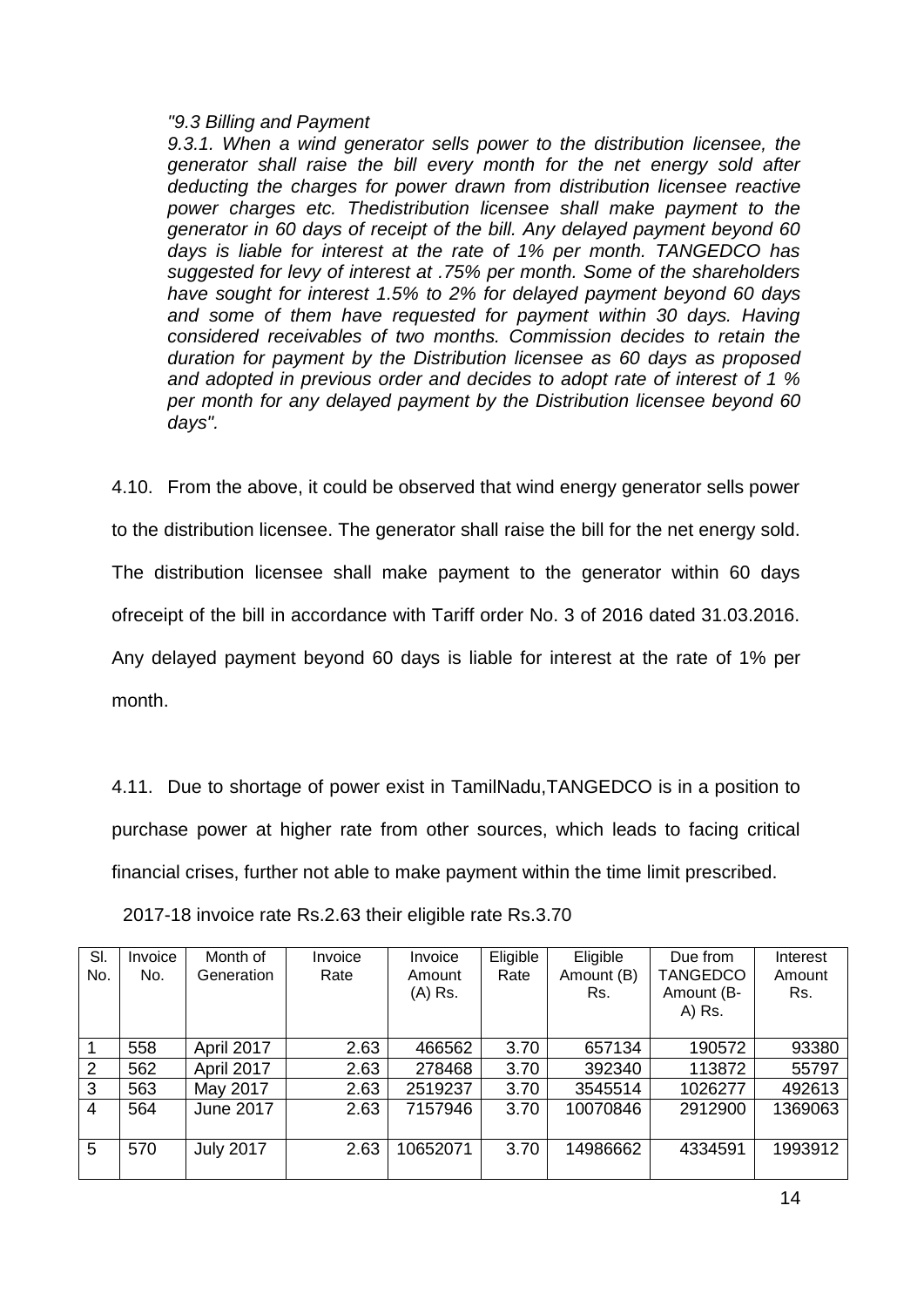| $6\phantom{1}6$ | 574 | August<br>2017        | 2.63      | 11481895 | 3.70 | 16177925  | 4696030  | 2113213  |
|-----------------|-----|-----------------------|-----------|----------|------|-----------|----------|----------|
| $\overline{7}$  | 581 | October<br>2017       | 2.63      | 6450206  | 3.70 | 9083867   | 2633661  | 1132474  |
| 8               | 582 | October<br>2017       | 2.63      | 5555334  | 3.70 | 7816451   | 2261117  | 972280   |
| 9               | 584 | September<br>2017     | 2.63      | 953439   | 3.70 | 1341535   | 388096   | 163001   |
| 10              | 585 | October<br>2017       | 2.63      | 894841   | 3.70 | 1259072   | 364231   | 152977   |
| 11              | 587 | November<br>2017      | 2.63      | 2529363  | 3.70 | 3559981   | 1030618  | 432859   |
| 12              | 591 | December<br>2017      | 2.63      | 797188   | 3.70 | 1122952   | 325764   | 133563   |
| 13              | 595 | January<br>2018       | 2.63      | 1030645  | 3.70 | 1451350   | 420705   | 168282   |
| 14              | 649 | February<br>2018      | 2.63      | 521190   | 3.70 | 753655    | 232465   | 90661    |
| 15              | 689 | March<br>2018         | 2.63      | 687067   | 3.70 | 968804    | 281737   | 107060   |
| 16              | 692 | March<br>2018         | 2.63      | 97277    | 3.70 | 137091    | 39814    | 15129    |
|                 |     | Total<br>2017-18      |           | 52072729 |      | 73325179  | 21252450 | 9486264  |
|                 |     | Grand<br><b>Total</b> | 293660058 |          |      | 346916733 | 53256675 | 35995597 |

| Location        | Principal                | Interest |
|-----------------|--------------------------|----------|
| `heni           | 53256672                 | 35995598 |
| Total Court Fee | $\overline{\phantom{a}}$ | 2807878  |

4.12. The monthly fund inflow of TANGEDCO through revenue from sale of power to its consumers is around Rs.3200 Crores and tariff subsidy from Government of Tamil Nadu is around Rs.600 Crores per month.

The monthly fund outflow towards the revenue expenditure is as below:

- 1. Payment for procuring fuel Rs.300 Crores
- 2. Transportation of fuel Rs.300 Crores
- 3. Payment to power suppliers, both CGS and Private generators Rs.2000 Crores.
- 4. Payment to Central and State Transmission Utilities Rs.300 Crores.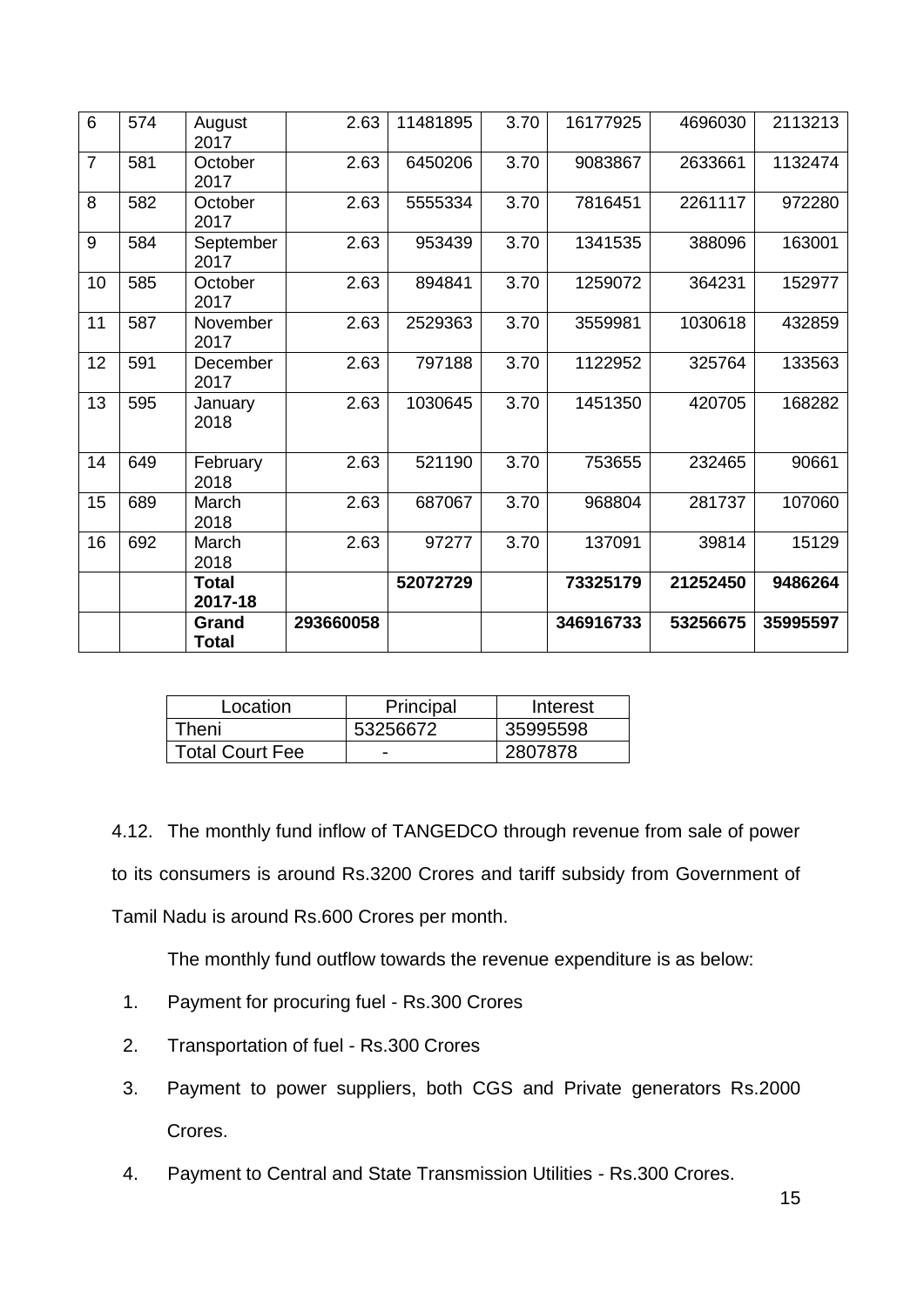- 5. Emplovees cost including pension Rs.650 Crores
- 6. Repairs, Maintenance and administrative expenses Rs.100Crores.
- 7. Interest and finance charges Rs.1000 Crores.
- 8. Repayment of loan by TANGEDCO Rs.500 Croes.

For all the above expenditures, the total outflow is around Rs.5150 Crores.There is an average shortfall of about Rs.1360 Crores. Some payments are postponed and made as and when loans are received from REC/PFC/IREDA and other financial institutions.

4.13. In the above circumstances, releasing of huge payments to wind generators will be difficult one, however efforts are being taken for releasing payments for one or two months. And moreover, paying or adjustment of interest due every month will affect the cash inflow of TANGEDCO and payment ofsurcharge before payment of the dues will not be a correct one under accounting principles. On 18.12.2020, wind mill payments up to the month of 06/2020 have been released.

4.14. Regarding, Interest on delayed payment in respect a wind generators, TANGEDCO has consented in the Commission, for payment of 50% of the surcharge due to the wind generators as eligible by the PPA. Payment is being made towards interest at 50% who have filed DRP and also agreed for 50%waiver. Due to Covid-19 pandemic, as the Cash Inflow of TANGEDCO has considerably reduced, there is some delay in making the payments. However, action is being taken. to clear the dues at the earliest.

4.15. In the meantime interest on delayed payment is the additional burden has to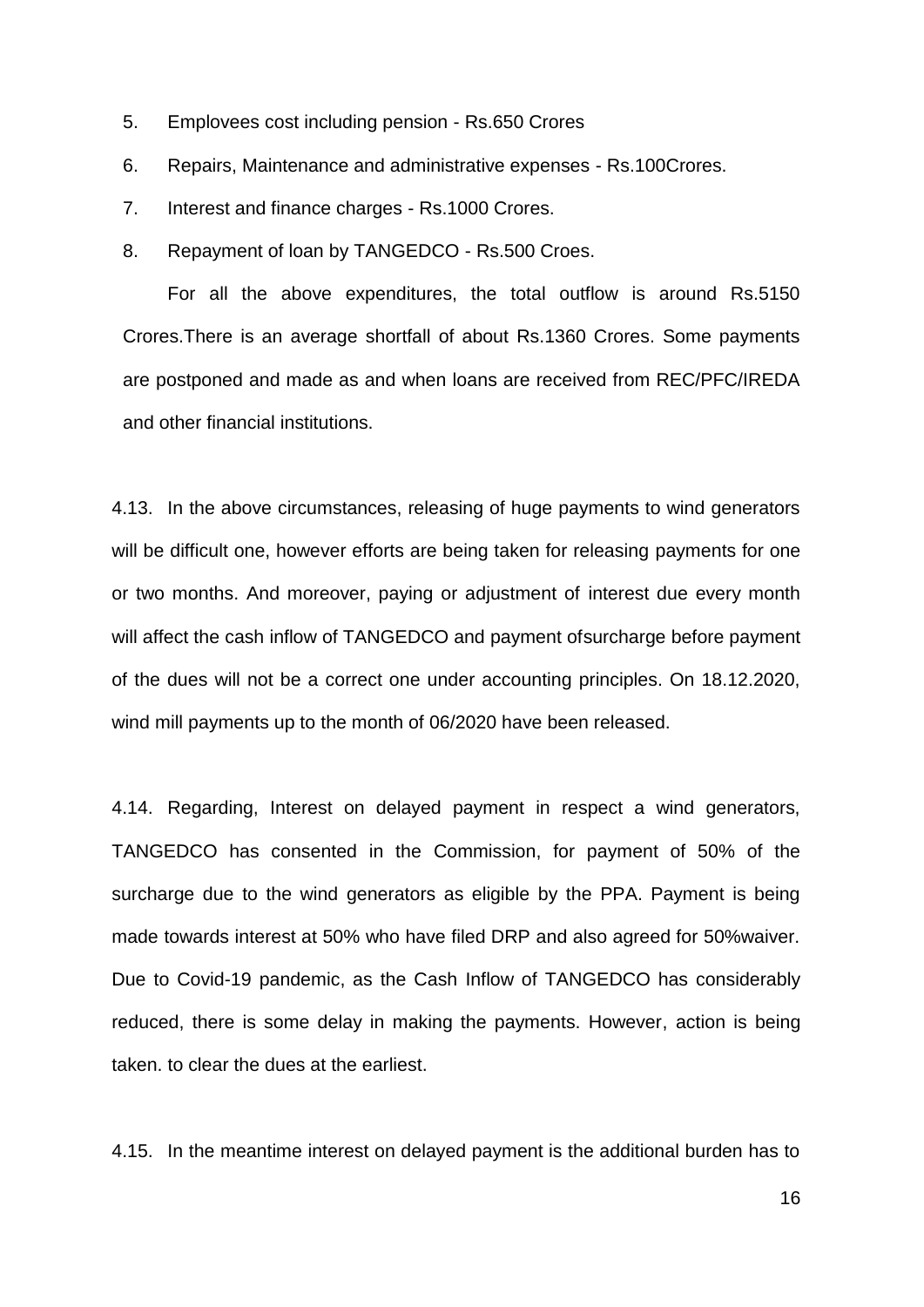be faced by the TNEB. The Commission Confirmed the interest payment vide its order dated 17.04.2011 passed in MP No.36 of 2010 heldthat the TNEB is liable to pay interest at the rate of 1% per month to the Generatoron the delayed payment.

4.16. The order passed by the Commission was challenged by TNEB before the Hon'ble Appellate Tribunal for Electricity (Hon'ble APTEL). The Hon'ble APTEL vide itsjudgment dated 17.04.2012 passed in Appeal No.11 of 2012 was dismissed. Again the TNEB filed a Civil Appeal vide No.2937 of 2014 before the Hon'ble Supreme Court of India was also dismissed on 08.07.2016 by the Hon'ble Supreme Court of India holding "We see no reason to interfere with the award of Simple interest at the rate of 10% per annum on the amount of outstanding against the appeal and Electricity Board. The appeal is accordingly dismissed.

4.17. Based on the above Hon'ble Supreme Court order the Generator has claimed a sum of Rs.3,59,95,597/- (Rupees Three crores fifty nine lakhs ninety five thousand five hundred and ninety seven only) towards interest payable for the delayed payment made for the past period between 04/2013 to 03/2018.

4.18. In order to overcome from the financial crises of TANGEDCO, the generator who had affected by delayed payments are personallyrequested to attend negotiation meeting in the Chamber of the Director/ Finance/TANGEDCO/CHENNAI 2. By expressing the financial position of TANGEDCO and requested to waive the interest fully. Most of the generators have accepted to receive 50% of the interest payment in installment.

4.19. Despite severe financial constraints faced by the TANGEDCO, sincere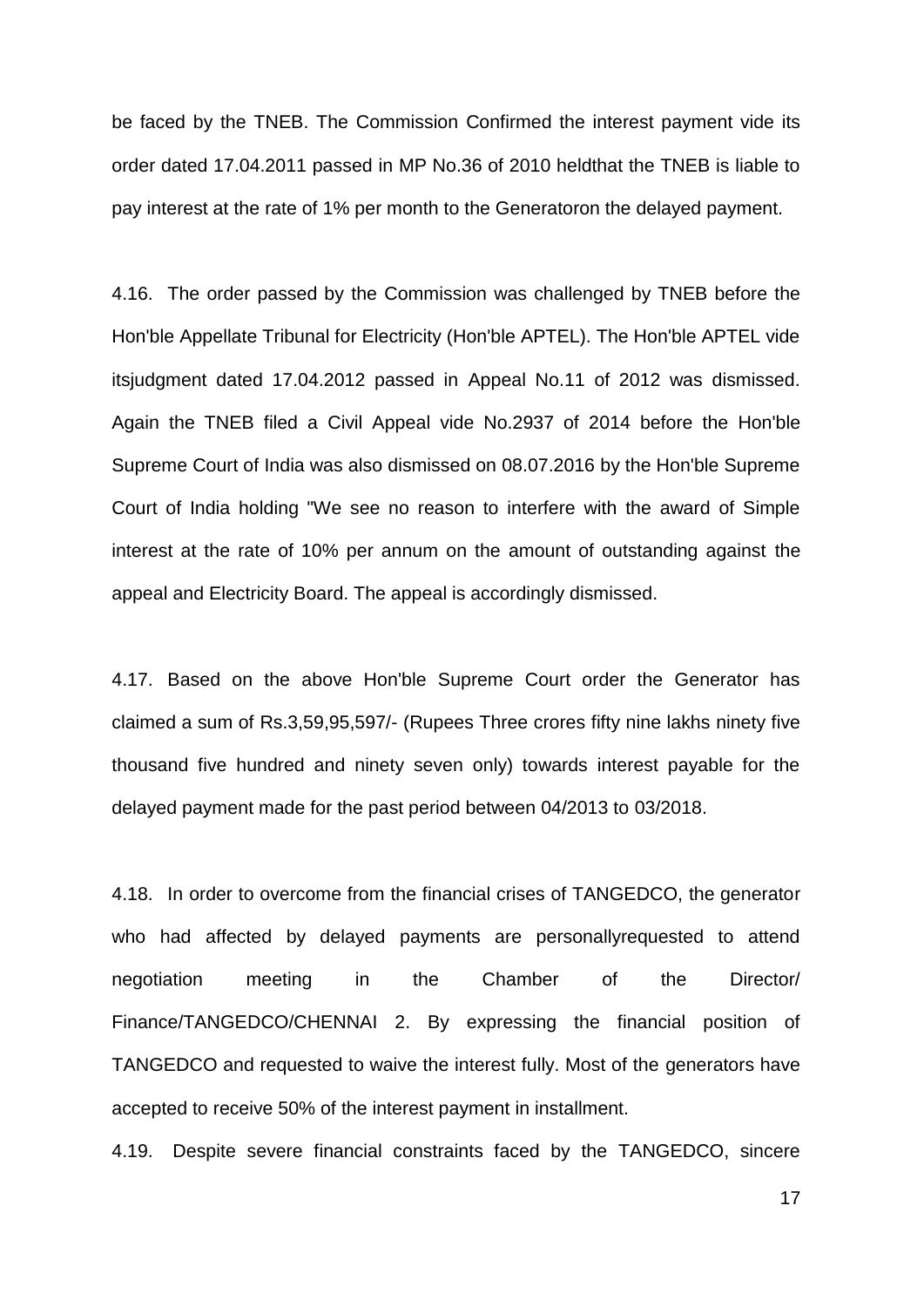efforts are being made in clearing the pending bills of the wind energy generators as per seniority basis.

4.20. The Commission if such directing the TANGEDCO to forthwith make payment of a sum of Rs.3,59,95,597/- (Rupees Three crores fifty nine lakhs ninety five thousand five hundred and ninety seven only) towards interest for delayed payment for the period from 04/2013 to 03/2018 will adversely affects the fund flow of the respondents. Further similar placed generators may also seek; it will lead to multiplication of litigations. This may lead to difficulty in releasing payment for Coal companies, Central Generating Plants, Other fuel suppliers, make suppliers and power Generators similar to the petitioner.

4.21. TANGEDCO is a corporation company wholly owned by the Government of Tamil Nadu and catering the need of the general public at large would be put into irreparable losses grave prejudice, undue hardship and financial losses. In fact such losses will be passing through in the future tariffs which have to be passed on the end-consumers and attracts public interest. In any case, for the sake of a company, public authorities under general public should not get suffered financially.

### **5. Findings of the Commission:-**

5.1The prayer of the petitioner is to direct the Respondents to forthwith pay to the petitioner a sum of Rs.17,04,11,543/- being the deficit amount to be paid by TANGEDCO for the period from FY 2013-14 to 2017-18 for the power supplied from the wind generation units of the Petitioner together with interest at 12% p.afrom the dates on which they ought to have been paid originally i.e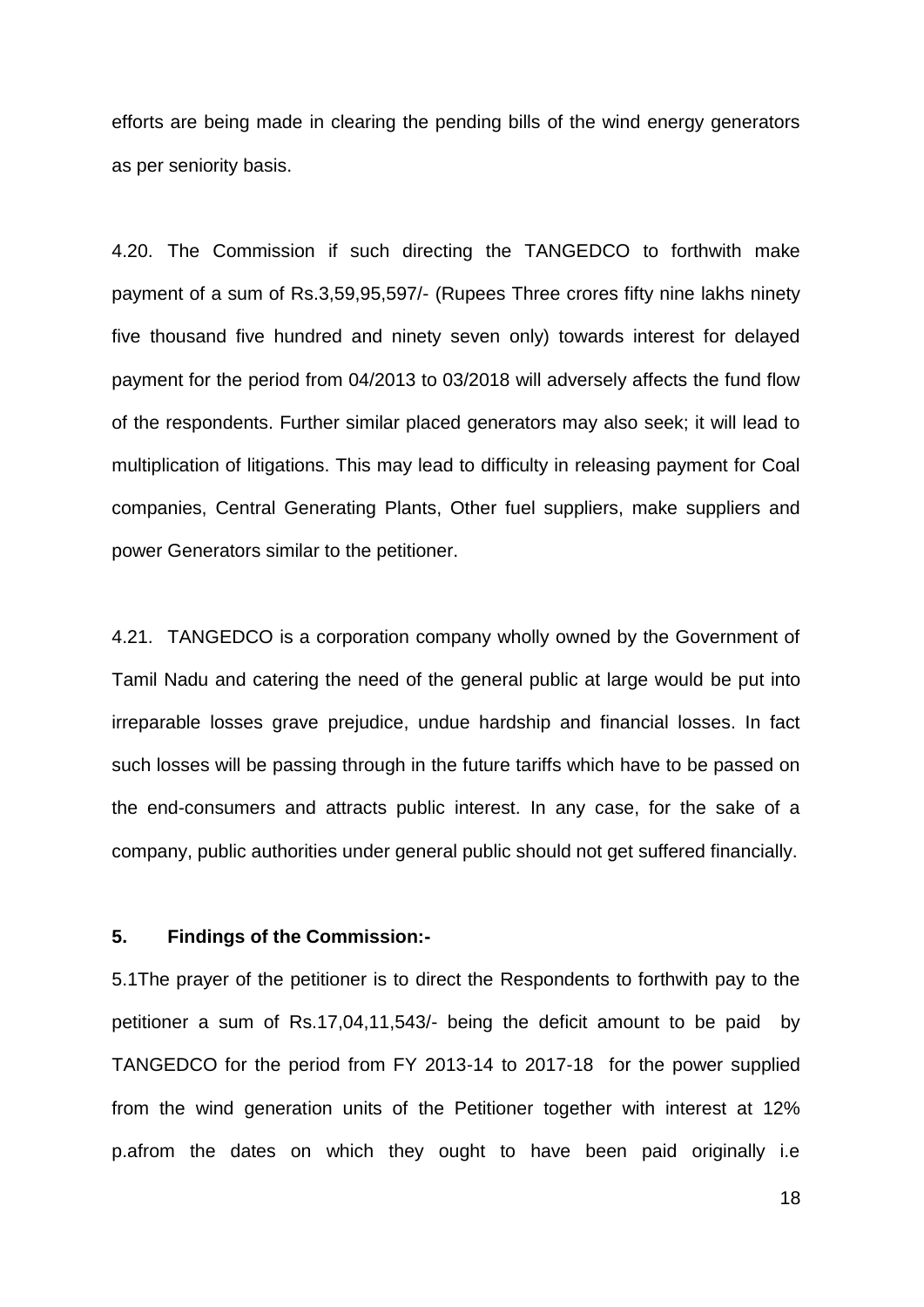Rs.11,03,76,188/- upto 5.7.2021 and pay cost of the petition including court fees, legal expenses and pass such further orders.

5.2 From the petitioner's submissions, it is noted that the petitioner has been generating and supplying power from their windmills under the REC framework located in the jurisdiction of the Superintending Engineers in Theni,Tirunelveli,Dindigul Electricity Distribution Circles. Only after the receipt of the letter dt.19.5.2020 received from the fourth Respondent, the Superintending Engineer/ Tirunelveli Electricity Distribution Circle where a demand for Rs.4,44,25,993/- was raised from the petitioner, the petitioner had logged into their accounts and found that the rates of APPC differed consequent to the judgment passed by Hon'ble APTEL in the Appeal No.232 of 2017 dt.31.5.2019 and the Respondents had paid less than what the petitioner was legally entitled to.

5.3 The petitioner has thus claimed the difference between the APPC rates already paid prior to the judgment of APTEL in A.No.232 of 2017 and the APPC rates applicable after the judgment of APTEL for the financial years 2013-14 to 2017-18 which amounts to Rs.17,04,11,543/- . The petitioner claims an interest of Rs.11,03,76,188/- (upto 5.7.2021) from the date on which the sum should have been paid originally till the date of payment at 12% p.a. Under the PPAs executed between the petitioner and TANGEDCO, the respondents are liable to pay interest at 1% per month on payments made after 30 days.

5.4 The submissions made by both the parties lacks details. Commission is constrained to bring out the following facts:

i) The entire power generated from the petitioner's windmills under the REC framework has been sold to TANGEDCO, respondents 4 to 6 under various Power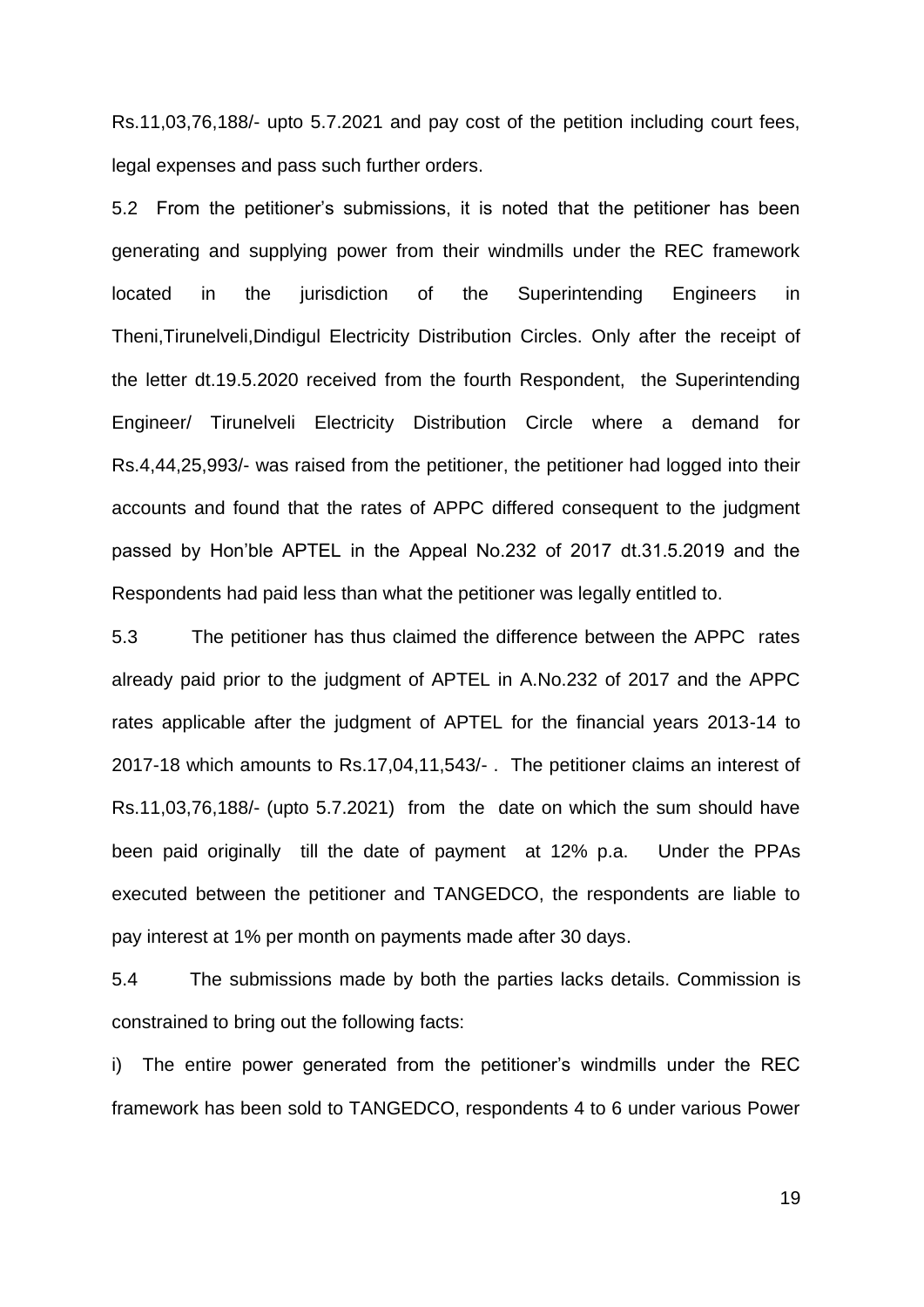Purchase Agreements. Under the REC scheme, the generators are to be paid at the Average Pooled cost of Power Purchase.

ii) As per the amended RPO regulations notified on 19.6.2013, the Pooled cost of power purchase under regulation 2(h) was defined as the weighted average pooled price at which the distribution licensee has purchased electricity including cost of self-generation in the previous year from all the long term energy suppliers but excluding those based on liquid fuel, purchase from traders, short term purchases and renewable energy sources subject to the maximum of 75% of the preferential tariff fixed by the Commission to that category/sub-category of NCES generators.

iii) Thus, payment at APPC rates to the WEGs under the scheme is subject to the price comparison between APPC rate and the preferential tariff rate.

iv) Hon'ble APTEL in A.No.232 of 2017 dt.31.5.2019 dealt on the limited issue regarding purported breach of Preferential tariff by APPC, compared the APPC notified by the Commission for each FY with the wind tariff of that year from FY 2012-13 to FY 2017-18 and observed that no breach took place. The Tribunal ordered that the APPC rate shall be compared by the State Commission on year to year basis and theproposed cap of 75% under the amendment shall be implemented for a particular year in which APPC rate crosses the rate of preferential tariff for that corresponding year and further directed the State Commission to issue directions to the Respondent TANGEDCO to make payments at APPC rate without applying any cap for the relevant period together with normal interest thereon at the rates provided in the EPA from the date such capped tariff was effected by the DISCOM until the date of payment.

v). The remand application in R.A No.2 of 2020 in M.P No.22 of 2016 was heard on 9.6.2020 and appropriate orders in terms of the order of APTEL was issued in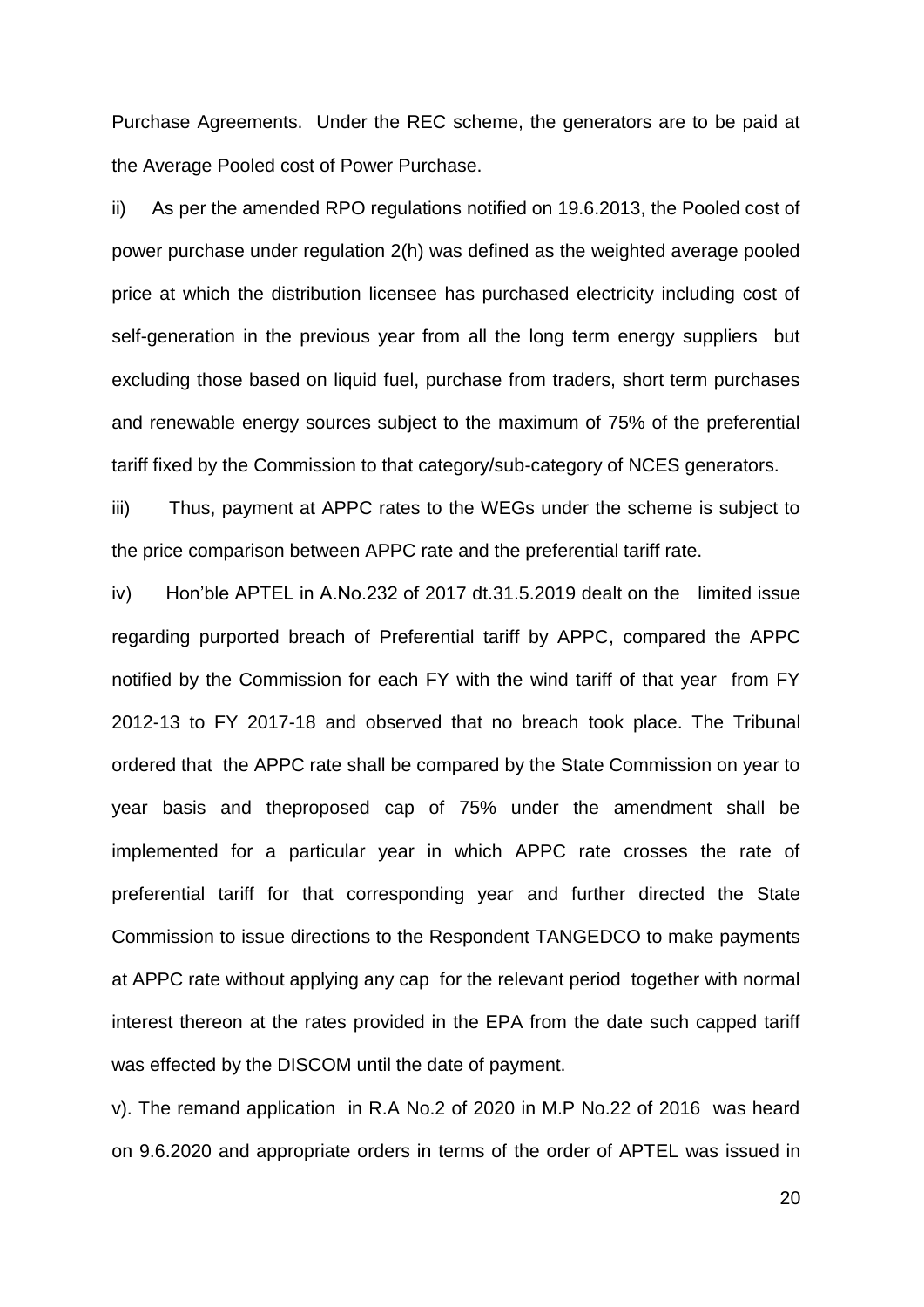Order No.1/2020 on 12.11.2020.During the hearing of the remand case, TANGEDCO had informed that an appeal was filed before the Hon'ble Supreme Court of India against the judgment in Appeal No.232 of 2017. The directions in the Order No.1/2020 issued by the Commission is extracted below:

"*TANGEDCO is directed to make payments to the appellants at the full APPC rate without applying any cap for the years 2013 -2014 to 2017-2018 together with normal interest thereon at the rates provided in the Energy Purchase Agreement from the date thecapped tariff was effected until date of payment tothe Appellants.*

*During the hearing on 9.6 2020, TANGEDCO informed that an appeal has been filed before the Hon'ble Supreme Court of India. This order is subject to the final outcome of the appeal filed by the Respondent TANGEDCO before the Hon'ble Supreme Court of India."*

vi) Thus the Order No.1/2020 dt.12.11.2020 is subject to the final outcome of the appeal filed by TANGEDCO before the Apex Court.

5.5 Neither of the parties have brought the actual facts in detail. .TANGEDCO without disputing the amount,has expressed inability to pay the interest due to its dire financial condition.

5.6 The order No.1 /2020 dt.12.11.2020 passed by the Commission to implement the directions of APTEL in A.No.232 of 2017 is applicable to the instant case. TANGEDCO is directed to make payments in compliance with the Commission's order no.1 of 2020 dt.12.11.2020 within one month from the date of this order.